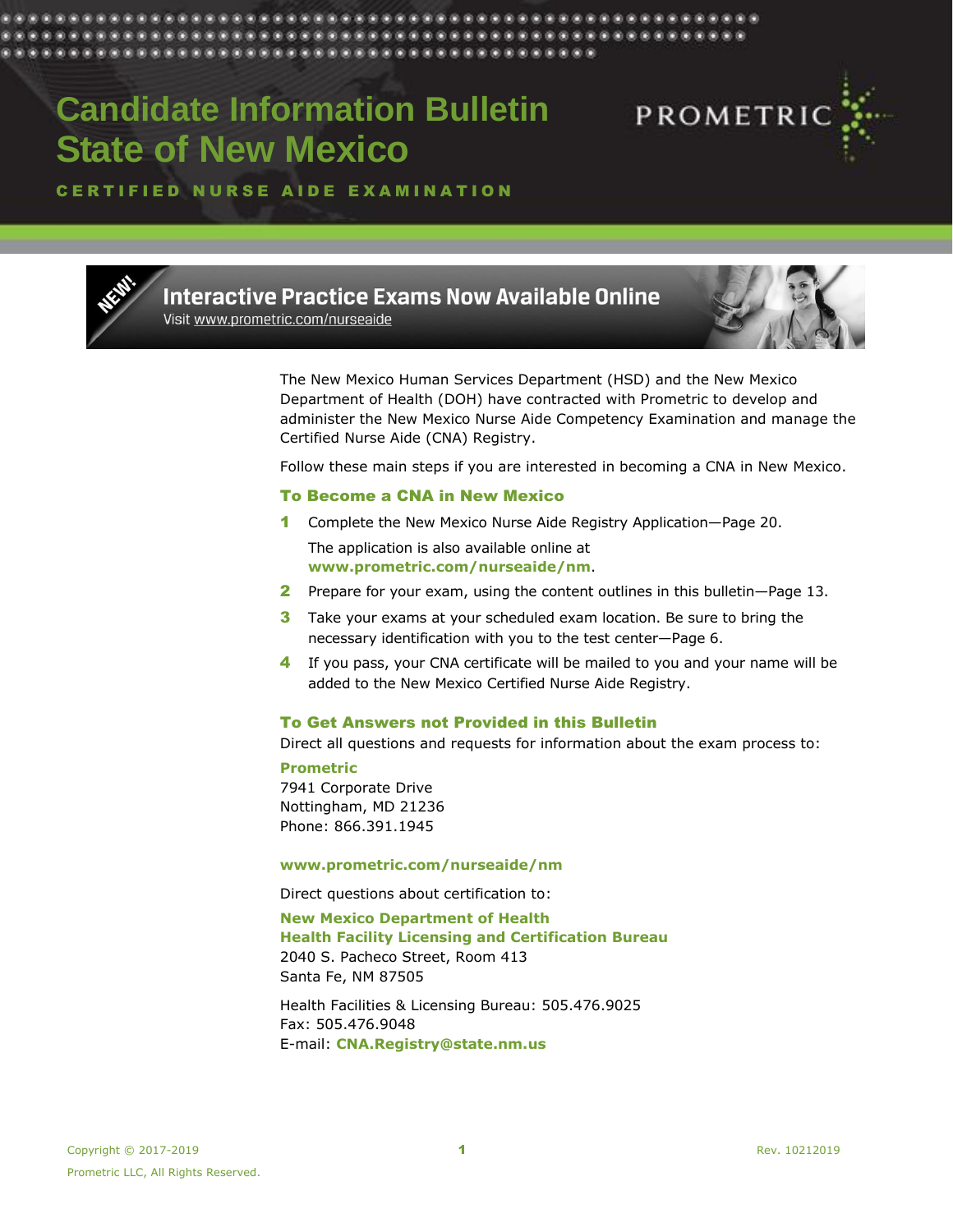

| <b>Eligibility Route</b> | Federal and state rules require that if you work in a Medicaid-approved nursing  |
|--------------------------|----------------------------------------------------------------------------------|
| <b>Options</b>           | facility providing nurse aide care to residents, you must meet specific training |
|                          | and testing requirements to become certified. When applying for nurse aide       |
|                          | certification, you must establish your eligibility.                              |

New Mexico has nine different routes for eligibility. Please review the following eligibility routes to determine the one that best fits your situation.

## Route 1—New Nurse Aide (New Mexico Trained)

Select this route if you have successfully completed a New Mexico stateapproved nurse aide training program that is at least 75 hours in duration within the past 24 months. Reminder. Your training program director must complete the "Work Verification" Section of the application (at the end of this bulletin) as proof of your training.



**Note** To be placed on the Registry, you must take and pass both parts of the Competency Examination within 24 months of completing your training. If you do not, you will be required to retrain.

#### Route 2—Military Trained

Select this route if you have obtained nurse aide-related skills and training through military service within the past 24 months. The DOH must approve candidates applying for certification under Route 2. Call the DOH at 505.476.9025 for more information on the approval process. Once the DOH approves your eligibility to test, you will be sent an Approval Letter. Reminder. You must send your Approval Letter, along with your completed application (at the end of this bulletin) to Prometric. You must complete your testing within six months of the date on your Approval Letter.

## Route 3—Graduate RN/LPN

Select this route if you have successfully completed a New Mexico stateapproved RN/LPN program, but have not yet been licensed. The DOH must approve candidates applying for certification under Route 3. Call the DOH at 505.476.9025 for more information on the approval process. Once the DOH approves your eligibility to test, you will be sent an Approval Letter. Reminder. You must send your Approval Letter, along with your completed application (at the end of this bulletin) to Prometric. You must complete your testing within six months of the date on your Approval Letter.

## Route 4—Out-of-State Nurse Aide (Expired)

Select this route if you have been a nurse aide listed on another state's nurse aide registry but your certification has expired within the past 24 months. Your certification must also be in good standing without findings of resident abuse, neglect or misappropriation of resident property. The DOH must approve candidates applying for certification under Route 4. Call the DOH at 505.476.9025 for more information on the approval process. Once the DOH approves your eligibility to test, you will be sent an Approval Letter. Reminder. You must send your Approval Letter, along with your completed application (at the end of this bulletin) to Prometric. You must complete your testing within six months of the date on your Approval Letter.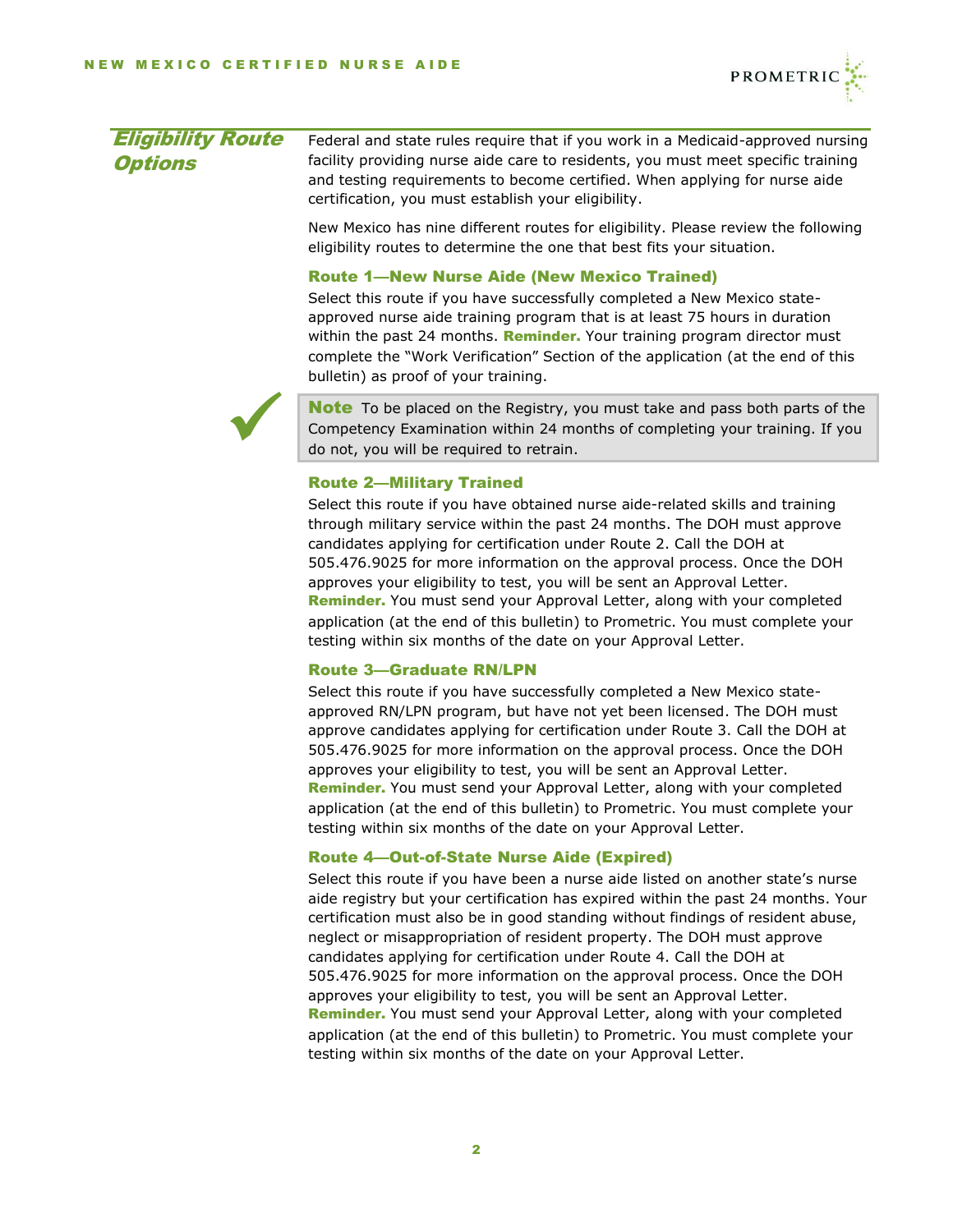



Note Out-of-state nurse aides who have current certification in another state may apply to the New Mexico DOH, Division of Health Improvement, Health Facility Licensing and Certification Bureau (HFLC) for reciprocity to New Mexico. If approved, the nurse aide may be granted a New Mexico CNA Certificate without further training or testing. For more information, contact the HFLC at 505.476.9025.

## Route 5—Out-of-State or Foreign-Trained Nurse/Nurse Aide (RN/LPN/NA)

Select this route if you are an RN, LPN or NA trained in another state or country. You must have a valid nursing license from your former state/country and be in good standing on the applicable registry. The DOH must approve candidates applying for certification under Route 5. Call the DOH at 505.476.9025 for more information on the approval process. Once the DOH approves your eligibility to test, you will be sent an Approval Letter. Reminder. You must send your Approval Letter, along with your completed application (at the end of this bulletin) to Prometric. You must complete your testing within six months of the date on your Approval Letter.

#### Route 6—RN/LPN Student

Select this route if you have successfully completed the required basic course work and clinicals in a New Mexico state-approved nursing program within the past 24 months. The DOH must approve candidates applying for certification under Route 6. Call the DOH at 505.476.9025 for more information on the approval process. Once the DOH approves your eligibility to test, you will be sent an Approval Letter. Reminder. You must send your Approval Letter, along with your completed application (at the end of this bulletin) to Prometric. You must complete your testing within six months of the date on your Approval Letter.

## Route 7—Expired New Mexico Certificate - Less than 24 Months Ago

Select this route if you are on the New Mexico CNA Registry but your certificate has expired within the past 24 months. Training will not be required if your expiration date is within the past 24 months at the time you apply and you complete testing within six months of applying. Reminder. When you complete the application (at the end of this bulletin), you must provide your certificate number next to Route 7.

## Route 8—Expired New Mexico Certificate - More than 24 Months Ago

Select this route if you were on the New Mexico CNA Registry but your certificate expired more than 24 months ago. If you have been working in a nursing-related field during this time, you may apply to the DOH at 505.476.9025 to be considered for an Approval Letter to test without retraining. If approved by the DOH, you will be sent an Approval Letter. Reminder. You must send your Approval Letter, along with your completed application (at the end of this bulletin) to Prometric. You must complete your testing within six months of the date on your Approval Letter.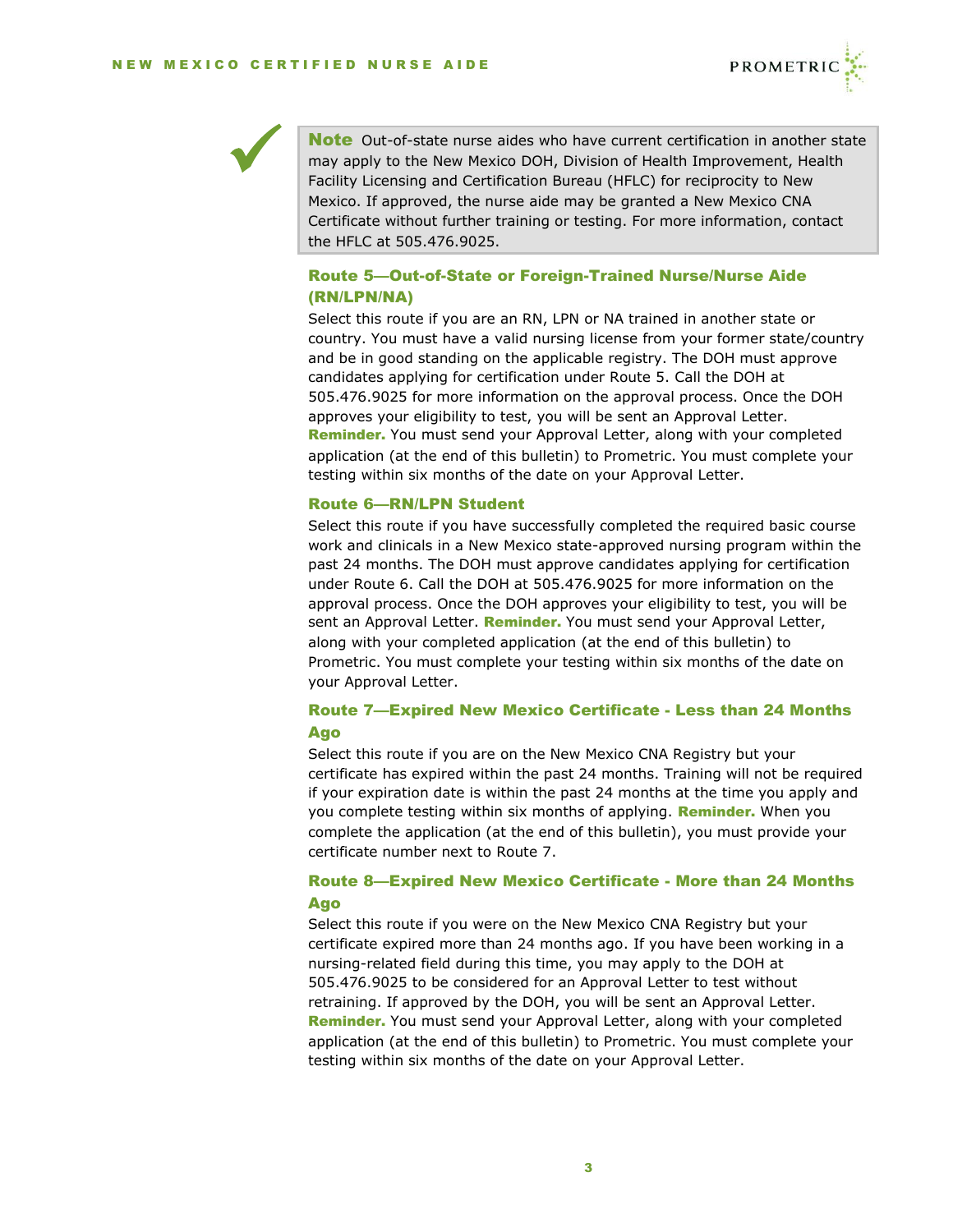

## Route 9—Expired New Mexico Certificate - Retrained

Select this route if you have a New Mexico certificate that expired more than 24 months ago and you have not worked in a nursing-related field in the past 24 months. In order to become recertified through Route 9, you must successfully complete a New Mexico state-approved nurse aide training program, then take and pass the Competency Examination. Reminder. Your training program director must complete the "Work Verification" section of the application (at the end of this bulletin) as proof of your training. You must also provide your previous certificate number next to Route 9 in the application.



**Note** All Route 9 candidates have 24 months from the date they completed their training program to take and pass both parts of the Competency Examination.

**Scheduling** Your Tests

The New Mexico Certified Nurse Aide (CNA) Competency Exam consists of two separate tests: The Clinical Skills test and the Written (Knowledge) test. You may take the two tests in any order. You are not required to pass one test before taking the other.

## Completing the Application Form

Before you can test, you must submit:

- **1** The New Mexico Nurse Aide Registry Application form on Page 20. Complete the form clearly and accurately. Incomplete, illegible and/or unsigned applications will be returned.
- **2** The appropriate fee(s).
- **3** If your eligibility route requires you to get pre-approval from the DOH **before** submitting your application to Prometric, attach a copy of the DOH Approval Letter to your application.

## Name Change

If your name has changed, but you have not had the name change made on your identification card and/or Social Security card, you will need to apply for testing using your name as it appears on your identification. When your identification and Social Security card have been changed to match your new legal name, you may submit a copy of the legal documents to Prometric. The change will be made in our system at that time.

## Test Sites and Dates

Prometric gives the CNA competency exam in test sites throughout the state. Be sure to include your preferred test site on your application form. A list of current test sites is available online at

**[www.prometric.com/nurseaide/nm](http://www.prometric.com/nurseaide/nm)**.

## Authorization to Test Letter

Upon receipt of your completed application, Prometric will review your eligibility. If you are eligible to take the competency exam, Prometric will email you an Authorization to Test Letter. This letter will include the date, location and time of your test. You **must** bring this letter and proper identification with you to the test site.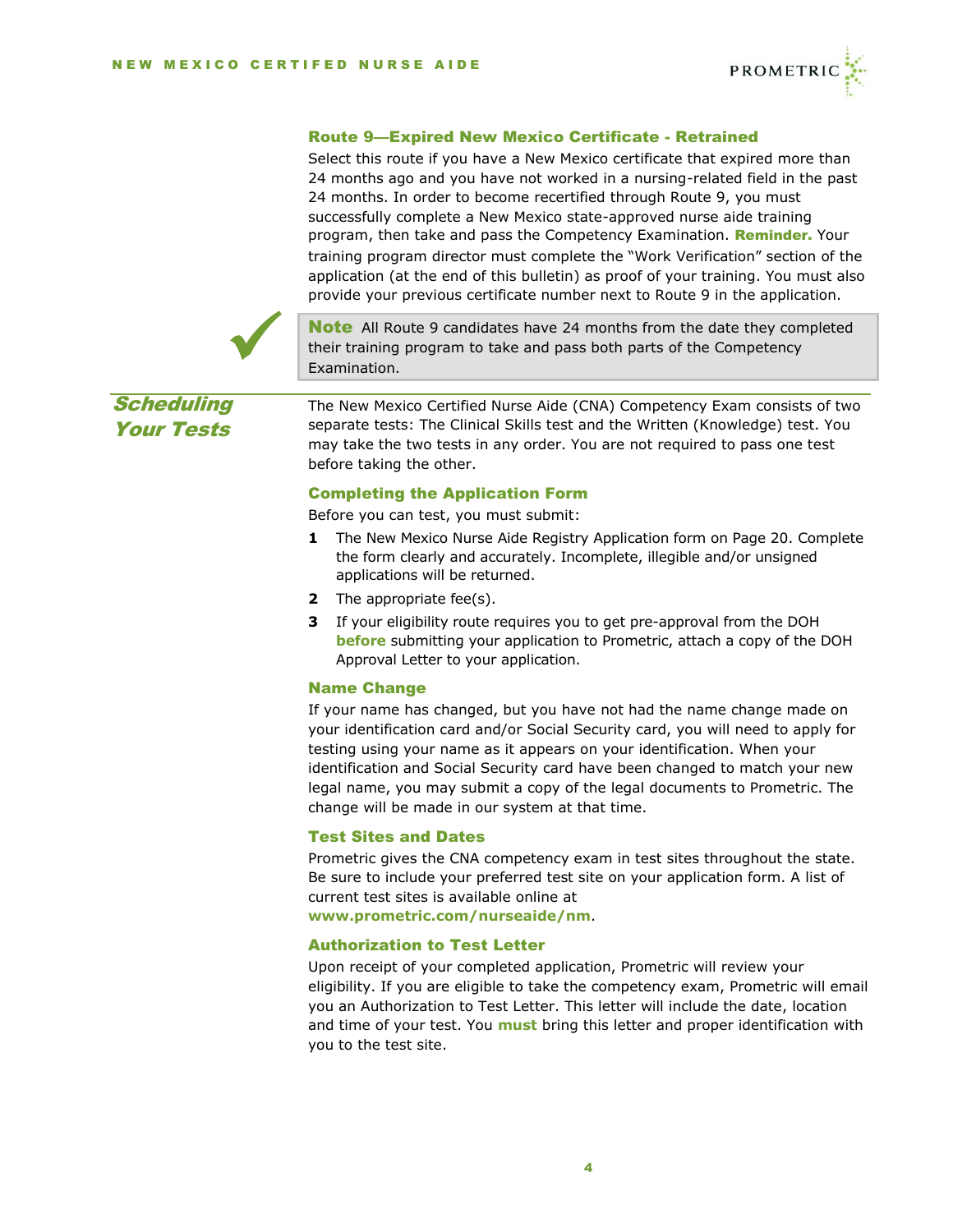

## Fee Information

The State of New Mexico will pay test fees for first time testing candidates who have been offered employment or are currently employed by a Medicaid certified nursing facility. Lapsed candidates or retesting candidates due to a failed attempt or a no show are responsible for their own testing fees. In order for the state to pay your test fees, an authorized facility representative must complete the "Work Verification" section of your application.

If you are not eligible for state payment, you must pay your own test fees in the following manner:

- Money orders or cashier's checks made payable to Prometric are accepted. **Personal checks and cash are not accepted.**
- To pay by credit card, **add your information to the application.**
- Fees must be included with the application. **Applications received without proper payment will be returned.**
- Your name and Social Security number must be written on the money order/ cashier's checks.

| ☑ | <b>First-Time Tester</b>                   | Fee        | 5% NM State Tax | <b>Total</b><br><b>Fee</b> |
|---|--------------------------------------------|------------|-----------------|----------------------------|
|   | Clinical Skills and Written Test           | \$102      | \$5.10          | \$107.10                   |
|   | Clinical Skills and Oral Test<br>(English) | \$102      | \$5.10          | \$107.10                   |
|   | Clinical Skills and Oral Test<br>(Spanish) | \$102      | \$5.10          | \$107.10                   |
| ☑ | Re-tester*                                 | <b>Fee</b> | 5% NM State Tax |                            |
|   | Clinical Skills Retest                     | \$65       | \$3.25          | \$68.25                    |
|   | <b>Written Retest</b>                      | \$37       | \$1.85          | \$38.85                    |
|   | Oral Retest (English)                      | \$37       | \$1.85          | \$38.85                    |
|   | Oral Retest (Spanish)                      | \$37       | \$1.85          | \$38.85                    |

#### Tests and related fees are as follows:

\*A *fee is required to reschedule an appointment for candidates who provided less than five days notice to change a scheduled test appointment, or who did not show up or were late for a scheduled appointment. Payment of this fee must be made before the*  candidate will be rescheduled. This fee is the sole responsibility of the candidate and will *not be paid by the state.*

Refund Policy. Test fees are nonrefundable and nontransferable. Fees will only be returned to candidates who are determined to be ineligible to test.

#### Special Test Considerations

ADA Accommodation. If you need testing accommodations under the Americans with Disabilities Act (ADA), please fill out the ADA Request Packet located at **[www.prometric.com/nurseaide/nm](http://www.prometric.com/nurseaide/nm)** Reasonable testing accommodations are provided to allow candidates with documented disabilities recognized under the ADA an opportunity to demonstrate their skills and knowledge.

**ESL Accommodation.** Translators are not permitted and translation dictionaries may not be used during the competency examination. However, the Written test is offered in an oral version in both English and Spanish.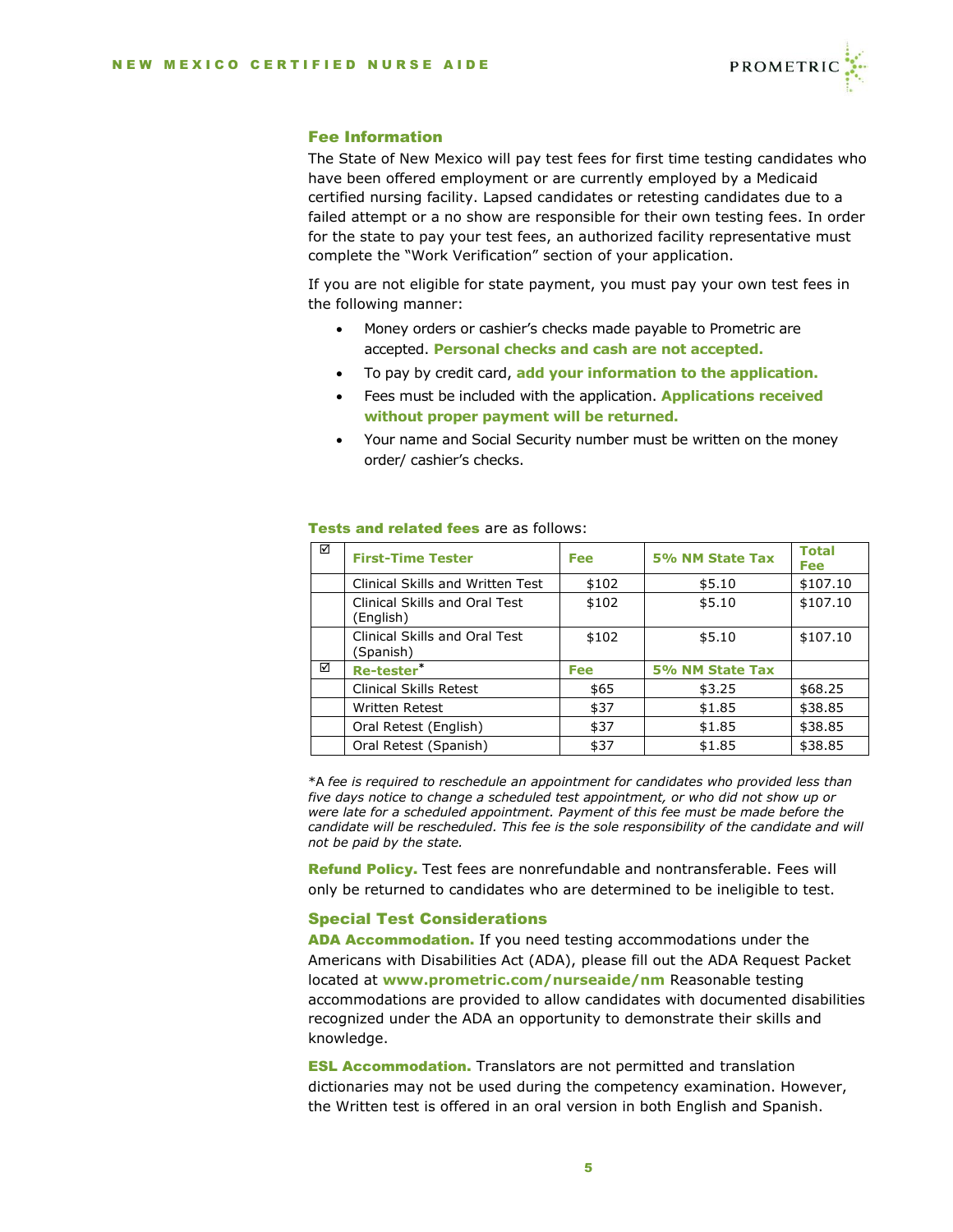

Candidates for whom English is a Second Language should review the "Oral test" section on Page [7](#page-6-0) to determine if this is an appropriate option for them.

| <b>Rescheduling</b><br>a Test | To avoid a rescheduling fee, you must contact Prometric at least five full<br>business days before the day of your scheduled appointment. Rescheduling<br>fees are the sole responsibility of the candidate and will not be paid by the<br>state.                                                                       |  |  |  |
|-------------------------------|-------------------------------------------------------------------------------------------------------------------------------------------------------------------------------------------------------------------------------------------------------------------------------------------------------------------------|--|--|--|
|                               | If you do not allow at least five full business days to reschedule your<br>appointment, you must pay a rescheduling fee equivalent to the original test<br>fee before another test may be scheduled.                                                                                                                    |  |  |  |
|                               | If Absent or Late. If you miss your appointment or arrive late and are not<br>allowed to test, you must pay a rescheduling fee equivalent to the original test<br>fee. Payment of this fee must be made before you will be rescheduled.                                                                                 |  |  |  |
|                               | <b>Emergency Closing.</b> Severe weather or an emergency could require canceling<br>scheduled tests. If this occurs, Prometric will attempt to contact you by phone.<br>You may also call 866.391.1945 to see if a site is closed. If the site is closed,<br>your tests will be rescheduled without a rescheduling fee. |  |  |  |
| <b>Taking Your</b><br>Exam    | You should arrive at least 30 minutes before your scheduled appointment<br>time. This allows time for you to sign in and for staff to verify your<br>identification.                                                                                                                                                    |  |  |  |
|                               | <b>What to Bring to the Exam</b><br>Authorization to Test letter. You must present the original letter sent to you<br>by Prometric.                                                                                                                                                                                     |  |  |  |
|                               | Identification Required. You must present two valid pieces of identification<br>before you may test and one piece must:                                                                                                                                                                                                 |  |  |  |
|                               | Be a current (not expired) government-issued (e.g., driver's license, state-<br>$\bullet$<br>issued identification card or military identification card);                                                                                                                                                               |  |  |  |
|                               | Contain <b>both</b> a current photo and your signature (this must be legible);<br>and                                                                                                                                                                                                                                   |  |  |  |
|                               | Have a name that <b>exactly</b> matches the name on your ID and Admission<br>٠<br>Letter.                                                                                                                                                                                                                               |  |  |  |
|                               | Examples of acceptable second forms of identification include credit cards and<br>Social Security cards. All forms of identification must have been signed before<br>the day of test. The second form of identification must also have your<br>signature on it.                                                         |  |  |  |
|                               | ID that is cracked, torn or may have been tampered with will not be<br>accepted and you may not be admitted to test.                                                                                                                                                                                                    |  |  |  |
|                               | Important If you do not provide correct identification at the time of the<br>exam, it is considered a missed appointment. You will be required to pay the<br>entire exam fee in order to be scheduled for another exam.                                                                                                 |  |  |  |
|                               | What to Wear. If you are taking the Clinical Skills test, it is recommended that                                                                                                                                                                                                                                        |  |  |  |

you wear flat, nonskid, closed-toed shoes. It is suggested that a uniform or scrubs be worn on the day of testing. You should also have a watch with a secondhand.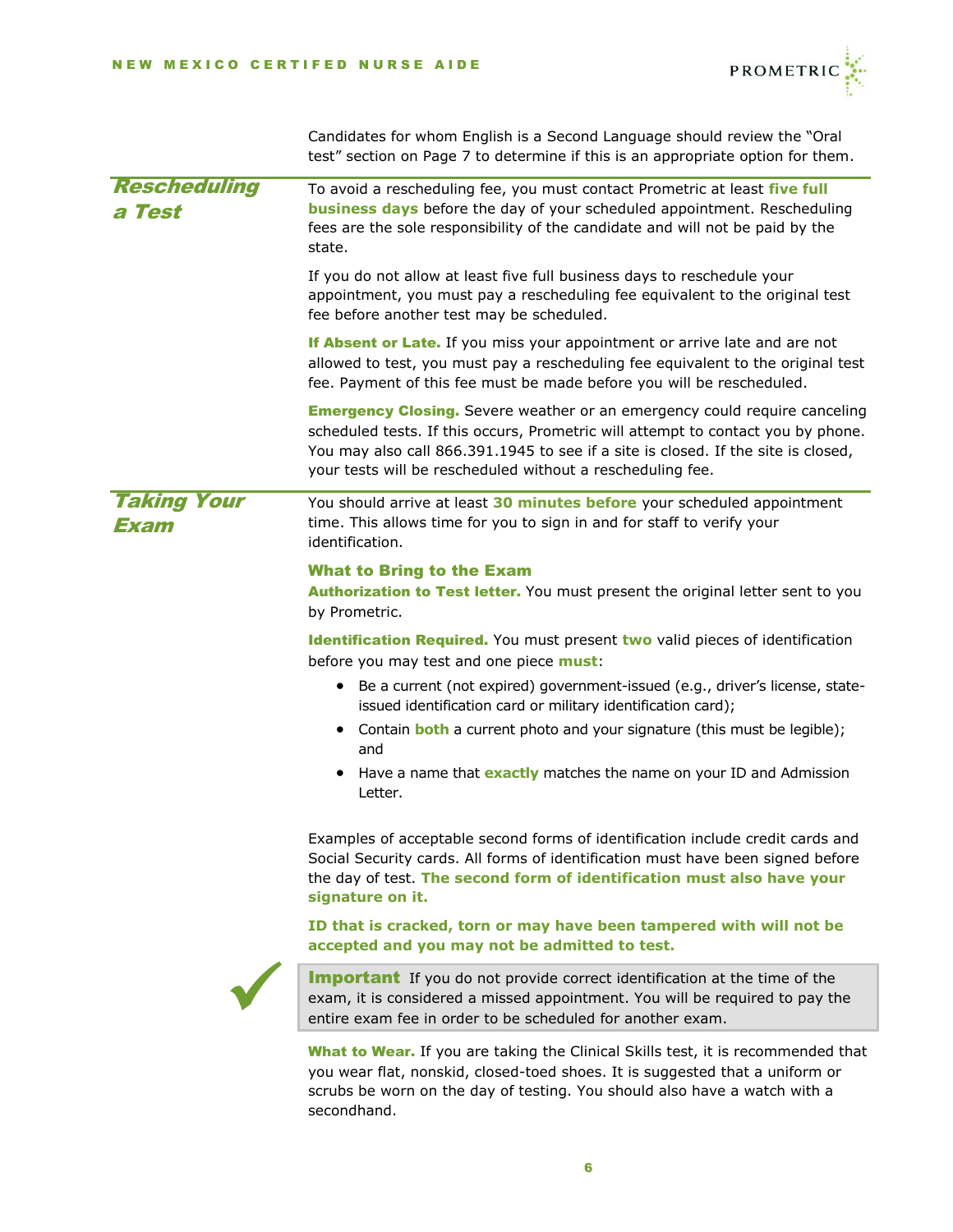

## Written Test Overview

The Written test is administered using Prometric's user-friendly, Microsoft Windows®-based, computerized testing system. You do not need computer experience to use this system. You will use a computer mouse to select answers.

The Written test consists of 60 multiple-choice questions that evaluate your nurse aide knowledge and skills. You will have 90 minutes to take the test. The content outline on Page 13 is the basis for the Written test. The outline lists all topics covered in the test.

## <span id="page-6-0"></span>Oral Test

The Written test can be taken in an oral form. During an Oral test, you will hear the questions read to you while reading and answering questions on the computer. You may replay questions as many times as needed. A Reading Assessment that may help you decide if you should consider taking the oral test is available online at **[www.prometric.com/nurseaide/nm](http://www.prometric.com/nurseaide/nm)**. If you would like to take the Oral test, you must select this option on the application form. This request **cannot** be made on the day of testing.

Besides the Knowledge portion of the test that is the same as taken by all nurse aide candidates, the Oral test has an additional section of exam questions on Reading Comprehension. The Reading Comprehension Test has approximately 15 questions. This test is used to find out if candidates have the reading skills a nurse aide who works in a nursing facility needs.

Candidates must pass both the Reading Comprehension section and the Knowledge test section in order to pass the Oral test. Candidates will be given a separate score for each section. Each time a candidate takes the Oral test, she/he will be required to take the Reading Comprehension section, even if it was passed in a previous attempt.

## Practice Exam

A Nurse Aide Practice Exam is available online at **[www.prometric.com/nurseaide](http://www.prometric.com/nurseaide)**. The practice exam is created in the same

format and uses the same question types as the actual certification exam. The practice exam will also help you become familiar with the computer-based testing process.

During the practice exam, you will get immediate feedback to correct and incorrect responses as well as overall feedback at the end of the session. The practice exam will list rational statements and reference listings for further study.

The Written Nurse Aide Practice Exam contains 50 questions. The fee for each practice exam is \$10. A super pack of all 3 practice exams is available for \$25 and is payable online using a credit or debit card at the time you purchase the practice exam.

The Clinical Skills Readiness Test allows you to prepare for your skills exam by testing your knowledge of the skills you will need to perform on the day of testing. There are 6 tests available with 3-4 skills in each. The fee for each Clinical Skill Readiness test is \$5 to \$7 with a super pack of all skills available for \$25. The fee is payable online using a credit or debit card at the time you purchase the practice exam.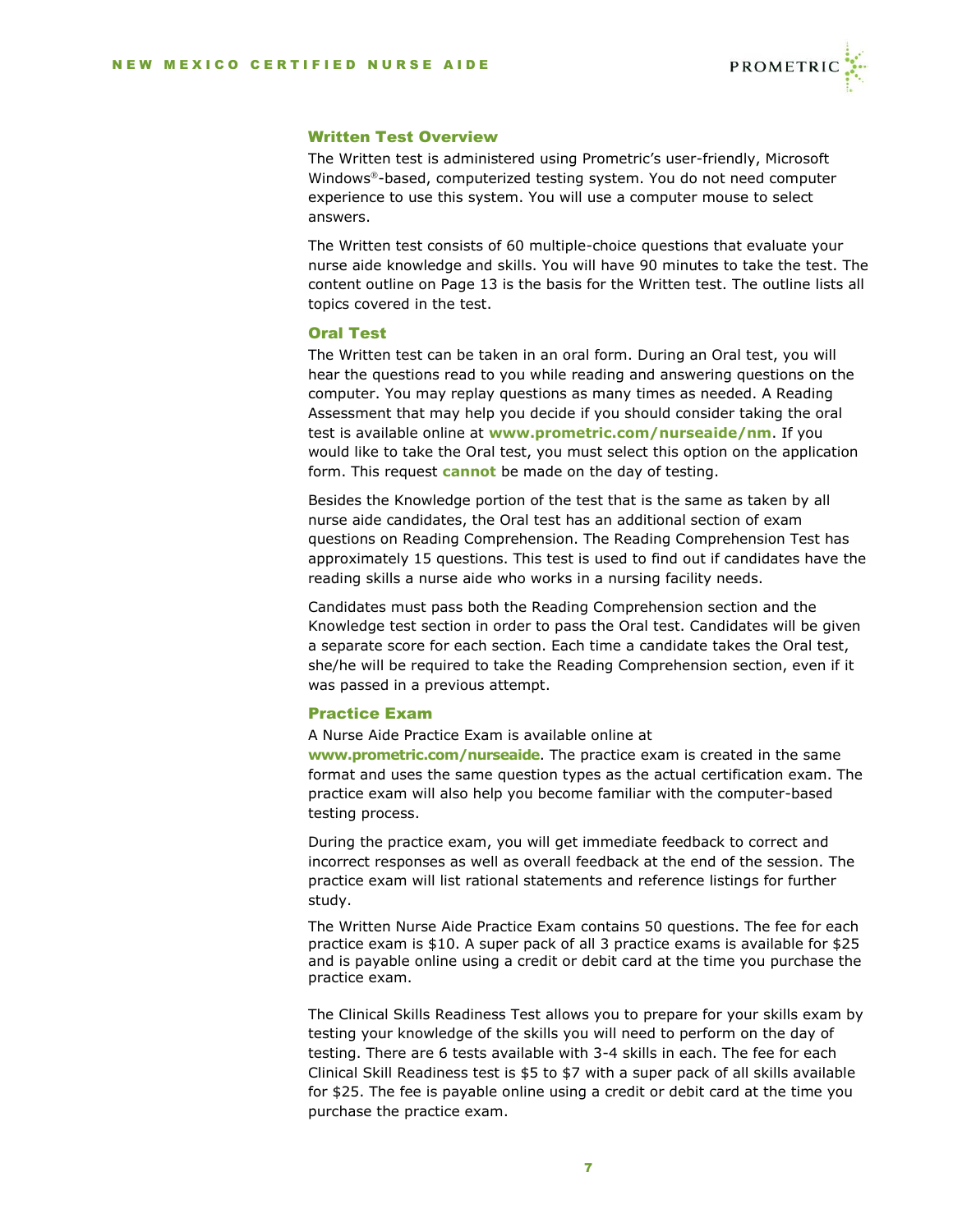

## Sample Test

A Nurse Aide Certification Sample Test is located on Page [15](#page-14-0) of this bulletin. The sample test is intended to help you become familiar with the exam format. How well you do on this sample test does not predict your results on your actual test.

## Clinical Skills Test Overview

The Clinical Skills test is a timed test. The skills that you will be asked to perform are assigned by computer at the time you are scheduled for testing. For your test you will be scored on five skills. While performing three assigned skills, you will also be scored on two additional skills - Handwashing and Indirect Care. Indirect Care is care related to residents' rights and preferences, communication with the resident, resident safety, comfort and needs, and infection control.

The amount of time you will have to take your test is based on the skills you are asked to perform. The times for this test vary since some skills take longer to perform than other skills. When you are given the instructions for the skills on your test, you will be told how much time you have for your test. You will be reminded how much time you have just before you begin your test. The time allowed for the Clinical Skills test ranges from 31 minutes to 40 minutes based on the skills you are asked to perform.

To pass the Clinical Skills test, you must pass all five skills. To pass a skill, you are not required to perform the skill perfectly, but you are required to demonstrate competency of the skill. Each skill has a list of checkpoints.

The Nurse Aide Evaluator (NAE) will watch you perform the skill and compare your performance to the checkpoints for the skill. A Clinical Skills Checklist is available online at **[www.prometric.com/nurseaide/nm](http://www.prometric.com/nurseaide/nm)**

The rules for the Clinical Skills test allow you to make corrections while performing a skill. You must tell the NAE that you are making a correction during the skill and you must actually perform the correction. Once you have completed a skill and have indicated to the NAE that you are done with the skill, you may not go back to correct a previous skill.

The NAE who administers the Clinical Skills test is not permitted to teach, coach, or discuss your results or performance with you.

While you are waiting to take the Clinical Skills test, you will be given a copy of the **General Instructions for the Nurse Aide Clinical Skills Test** to read. These instructions describe the basic rules for the test and other candidate considerations. A copy of this document, along with samples of the forms you will use to document measurements during your test, are available for review at **[www.prometric.com/nurseaide/nm](http://www.prometric.com/nurseaide/nm)**.

#### Resident Actor

Candidates are required to play the role of the resident for other candidates who are taking the Clinical Skills test. You may be asked to play the role of the resident for more than one candidate. The skills that may be performed on you when playing the role of the resident include: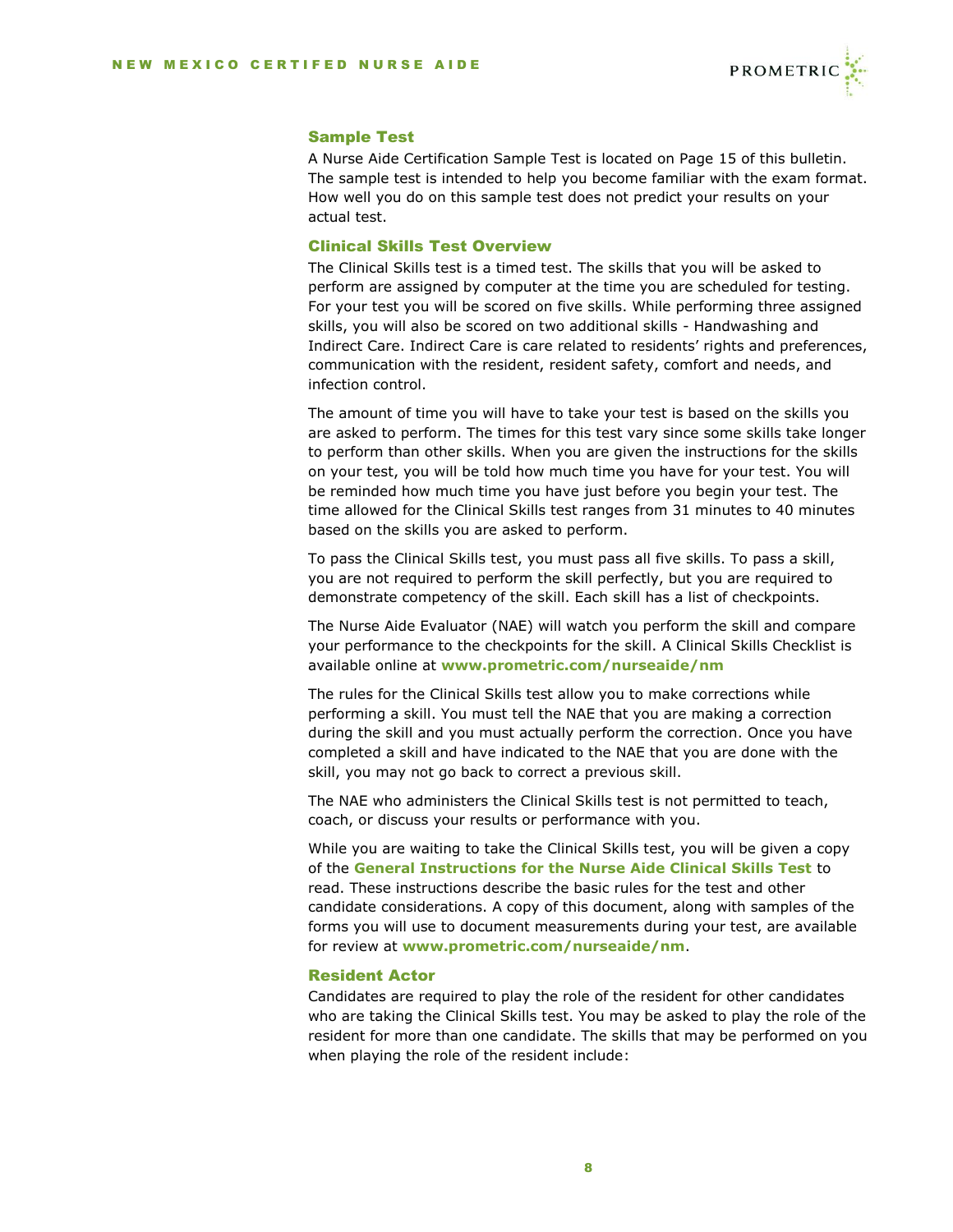

| <b>Skills to be performed</b>            |                                                    |  |  |
|------------------------------------------|----------------------------------------------------|--|--|
| Assisting you to walk                    | Measuring your pulse                               |  |  |
| Brushing your teeth                      | Moving you from the bed into a wheelchair          |  |  |
| Changing bed linens while you are in bed | Moving your arm or leg through simple<br>exercises |  |  |
| Cleaning and shaping your nails          | Placing you on a bedpan (clothes on)               |  |  |
| Feeding you a small snack                | Turning you on your side in bed                    |  |  |
| Measuring your breathing                 | Washing and applying lotion to one foot            |  |  |

When you are playing the role of the resident, you must be able to participate in the skills identified above. If you are unable to participate in any of the skills, speak with the NAE administering the test when you check-in at the test site.

## Stopping the Testing of a Skill

During the Clinical Skills test, the NAE can stop the testing of a skill if the resident actor is in danger. The following regulations will be observed at each test site. If you do not follow these rules, it may result in the disqualification of your exam. Prometric reserves the right to audiotape and videotape any examination session. No reference materials, papers or study materials are allowed at the test center. If you are found with these or any other aids, you will not be allowed to continue the test and your answers will not be scored. Prometric is not responsible for personal items brought to the test center. It is recommended that personal items not be brought into the test site. Note the following: • Electronic equipment is **not** permitted in the testing area. This includes **cell phones**, PDAs, pagers, cameras, tape recorders, etc. All of these items will be collected by the Nurse Aide Evaluator (NAE). Other personal items—purses, briefcases, etc.—are not permitted in the testing area. **Note:** It is recommended that purses not be brought to the test center. Access to purses will not be allowed during testing. • If you leave the testing room while a test is in progress, you must sign out/in on the roster and you will lose exam time. Test Site Regulations **References Personal Items Breaks**

• You will not have access to any personal items during this break.

You are not allowed to use any electronic devices or phones during breaks.

#### If you engage in any disruptive or offensive behaviors, you will be dismissed from the examination. If dismissed, your test results will be invalid. Examples are: giving or receiving help, **cell phones ringing in the test center**, resident actors talking, prompting or moving when not directed to do so, taking part in an act of impersonation, removing test materials or notes from the testing room, using rude or offensive language and behavior that delays or interrupts testing. **Misconduct or Disruptive Behavior**

No guests, visitors, children or family members are allowed at the test center. **Visitors**

Weapons are not allowed at the test center. **Weapons**

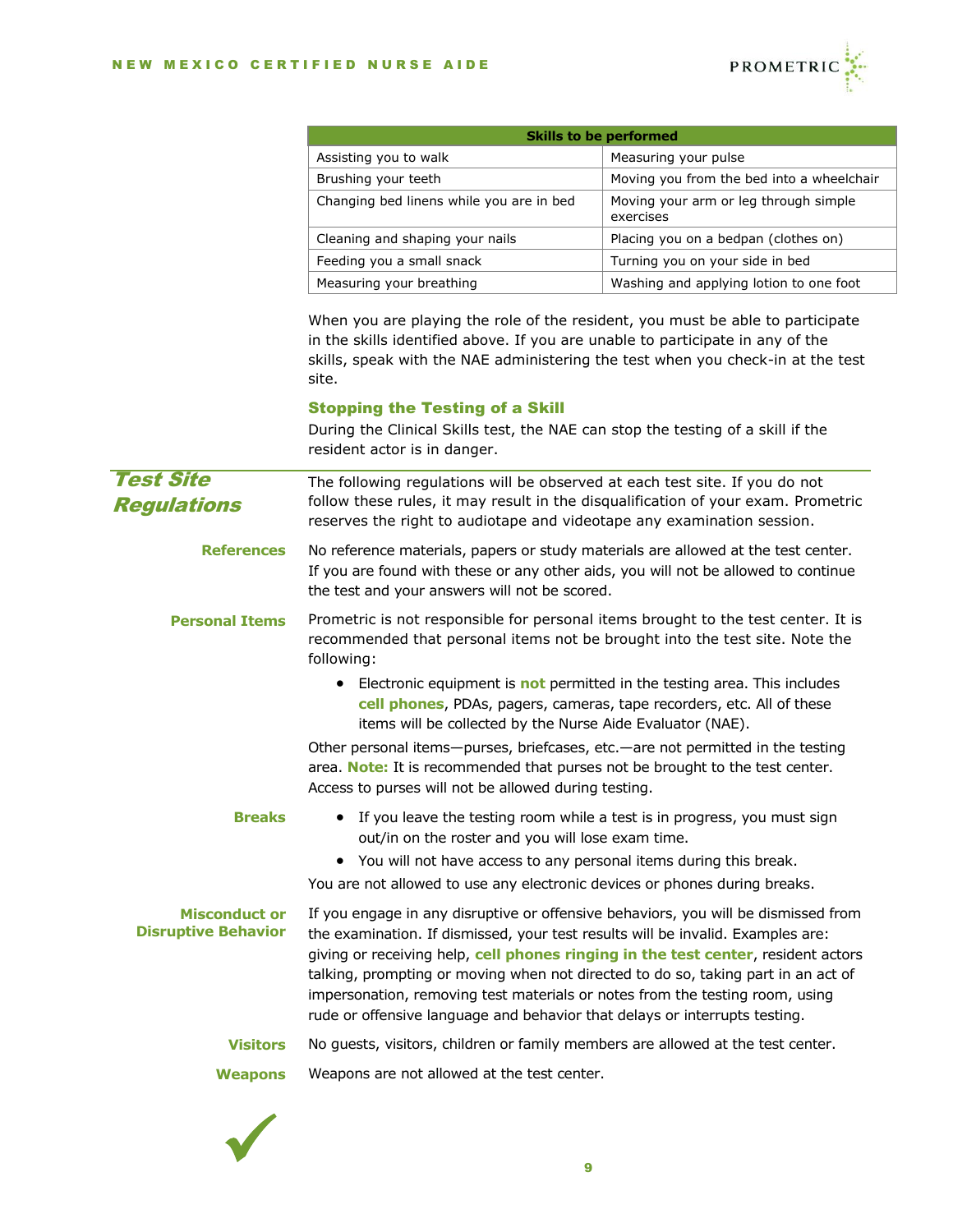

|                                    | <b>Important</b> Every time you enter the test room, you will be asked to turn<br>your pockets inside out to confirm that you have no prohibited items. The test<br>center administrator will collect any materials that violate the rules.                                                                                         |
|------------------------------------|-------------------------------------------------------------------------------------------------------------------------------------------------------------------------------------------------------------------------------------------------------------------------------------------------------------------------------------|
|                                    | If Questions Arise. Test site employees are not allowed to answer any<br>questions about the exam content. If you do not understand a question on the<br>test, you should answer the question to the best of your ability.                                                                                                          |
|                                    | <b>Copyrighted Questions.</b> All test questions are the property of Prometric Inc.<br>and are protected by copyright. Federal law provides severe civil and criminal<br>penalties for the unauthorized reproduction, distribution, or exhibition of<br>copyrighted materials.                                                      |
| <b>Your Exam</b><br><b>Results</b> | If you pass both parts of the examination, you will be mailed your New Mexico<br>Nurse Aide Certificate within one week from the date you tested. Your name<br>will be added to the New Mexico CNA Registry. Scores are confidential and will<br>be revealed only to you and the state. Scores are not given out over the<br>phone. |
|                                    | <b>Written Test</b><br>Since your test is given on computer, you will get a score report when the test<br>is done. The score report will list either pass or fail. Test site employees<br>cannot discuss your results with you.                                                                                                     |
|                                    | <b>Clinical Skills Test</b><br>Your score report will be given to you at the test site shortly after the<br>completion of your test. You must pass all five skills to pass the Clinical Skills<br>test. The nurse giving the Clinical Skills test is not allowed to discuss<br>your results with you.                               |
|                                    | <b>Self Serve Results</b>                                                                                                                                                                                                                                                                                                           |
|                                    | <b>Clinical Skills exam results</b><br>The email address utilized on the application will allow you to access your<br>score report electronically.                                                                                                                                                                                  |
|                                    | If your application was submitted under your Site Contact's email address,<br>please contact the Site Contact to assist with providing your score report.<br>Instruction on how to access score reports are<br>outlined below:                                                                                                      |
|                                    | 1 Logon to https://tcnet.prometric.com/nmcna.<br>2 Select Forgot Password?                                                                                                                                                                                                                                                          |
|                                    | 3 Ensure the "Reset Password via E-Mail" is selected. Enter your Prometric ID<br>as your username (this<br>number is on your ATT letter). If you do not have your letter, you can contact<br>customer service to get<br>it.                                                                                                         |
|                                    | 4 Continue following the onscreen instruction for resetting password via email.<br>Note: If your application<br>is registered under your Site Contact's email, please contact the Site Contact<br>to assist with accessing<br>your score report.                                                                                    |
|                                    | 5 Once your password reset is complete, logon to<br>https://tcnet.prometric.com/nmcna.                                                                                                                                                                                                                                              |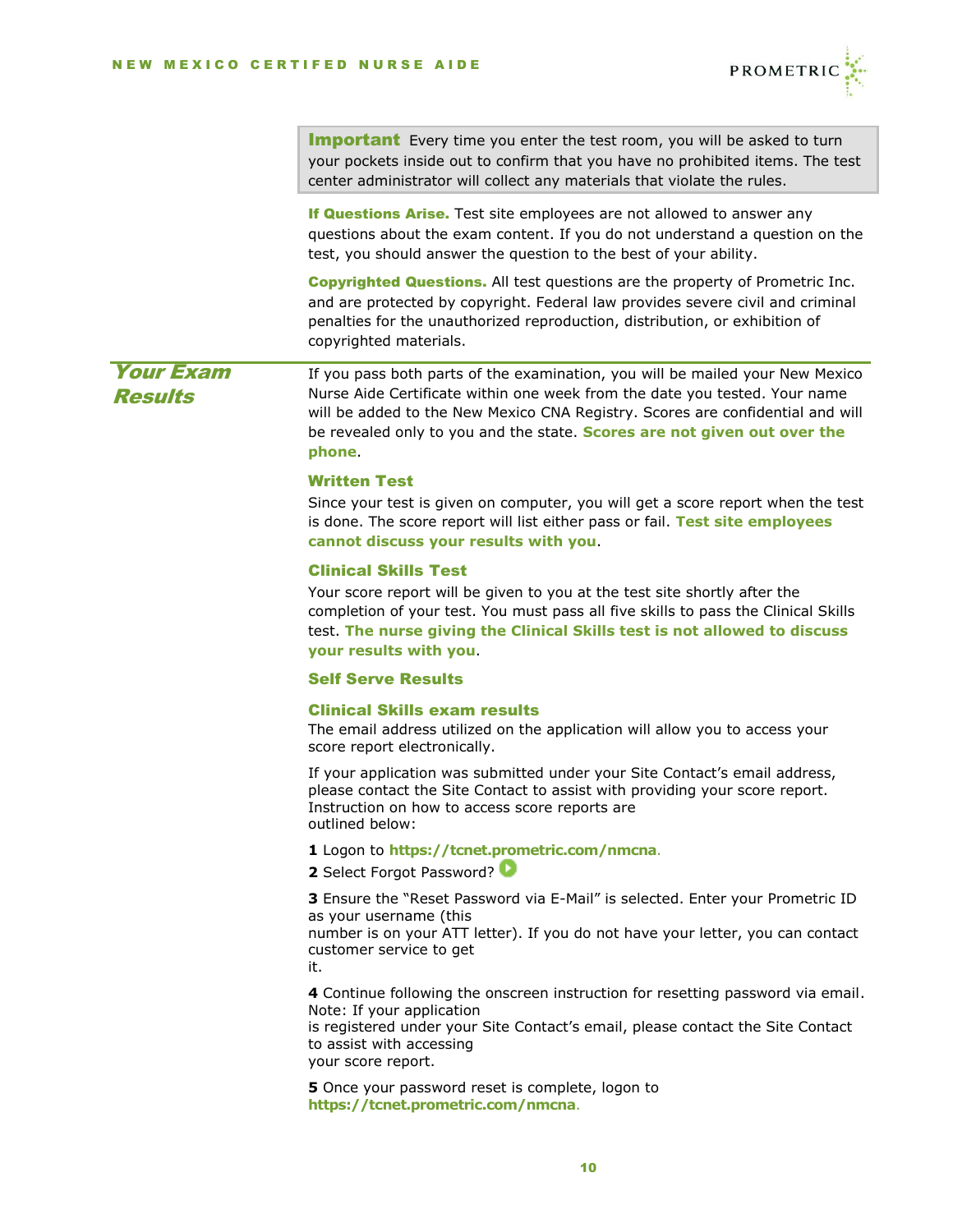

**6** In the Main Menu, click on the link that says Review Scores.

**7** Click on the date of the exam results listed in the history box to obtain your Clinical Skills exam score report.

**8** To see which checkpoints you missed on your exam, click on the link in the score report that says Item Feedback.

## Written (Oral) Exam Results

The email address utilized on the application will allow you to access your score report electronically.

If your application was submitted under your Site Contact's email address, please contact the Site Contact to assist with providing your score report. Instruction on how to access score reports are outlined below:

**1** Logon to **<https://tcnet.prometric.com/nmcna>**.

**2** Select Forgot Password?

**3** Ensure the "Reset Password via E-Mail" is selected. Enter your Prometric ID as your username (this number is on your ATT letter). If you do not have your letter, you can contact

customer service to get

it.

**4** Continue following the onscreen instruction for resetting password via email. Note: If your application

is registered under your Site Contact's email, please contact the Site Contact to assist with accessing

your score report.

**5** Once your password reset is complete, logon to **<https://tcnet.prometric.com/nmcna>**.

**6** In the Main Menu, click on the link that says Review Scores.

**7** Click on the date of the exam results listed in the history box to obtain your Written exam score report.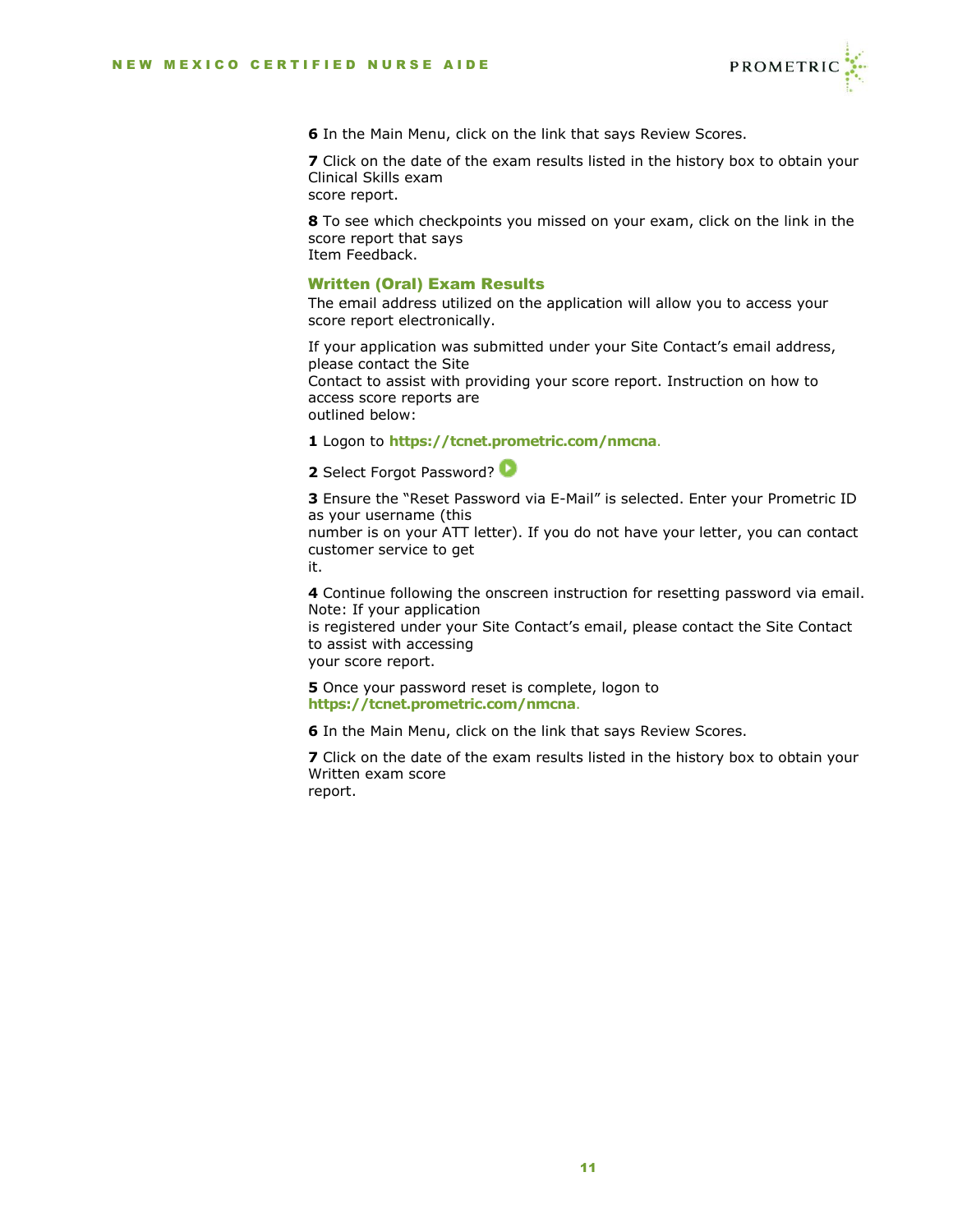

## Unsuccessful Candidates

|                        | If you fail a test, you will receive information about retaking the test. You are<br>only required to retake the test you failed. You must take and pass both the<br>Clinical Skills test and Written test within three attempts in a two-year<br>eligibility period. A test fee is required each time you take a test.                                                                                                                                                                                    |
|------------------------|------------------------------------------------------------------------------------------------------------------------------------------------------------------------------------------------------------------------------------------------------------------------------------------------------------------------------------------------------------------------------------------------------------------------------------------------------------------------------------------------------------|
| <b>Appeals Process</b> | Our goal is to provide a quality exam and a pleasant testing experience for<br>every candidate. If you are dissatisfied with either and believe we can correct<br>the problem, we would like to hear from you. We provide an opportunity for<br>general comments at the end of your exam. Your comments will be reviewed<br>by our personnel, but you will not receive a direct response.                                                                                                                  |
|                        | If you are requesting a response about exam content, registration, scheduling<br>or test administration (testing site procedures, equipment, personnel, etc.),<br>please submit an appeal in writing within 60 days of your test date. Your<br>appeal letter must provide your name and Prometric ID number, the exam<br>title, the date you tested and the details of your concern, including all relevant<br>facts. Be sure to include your signature and return address. Mail your appeal<br>letter to: |
|                        | <b>Prometric</b><br><b>ATTN: Appeals Committee</b><br>7941 Corporate Drive<br>Nottingham, MD 21236                                                                                                                                                                                                                                                                                                                                                                                                         |
|                        | The Appeals Committee will review your concern and send you a written<br>response within 10 business days of receipt. Faxed appeals will not be<br>accepted because an original signature is required.                                                                                                                                                                                                                                                                                                     |
| <b>Recertification</b> | To be eligible to renew your certification, you must have worked for pay as a<br>nurse aide for at least eight hours during your most recent 24-month<br>certification period. You must have worked under the supervision of a licensed<br>or registered nurse. If you qualify for recertification, your new certification<br>period will be for two years from your last reported date of employment.                                                                                                     |
|                        | If you need to be recertified, you must complete the New Mexico Employment<br>Verification Form Required for Nurse Aide Recertification found online at<br>www.prometric.com/nurseaide/nm. Once you complete the form, you<br>must send it to Prometric at the address shown on the form.                                                                                                                                                                                                                  |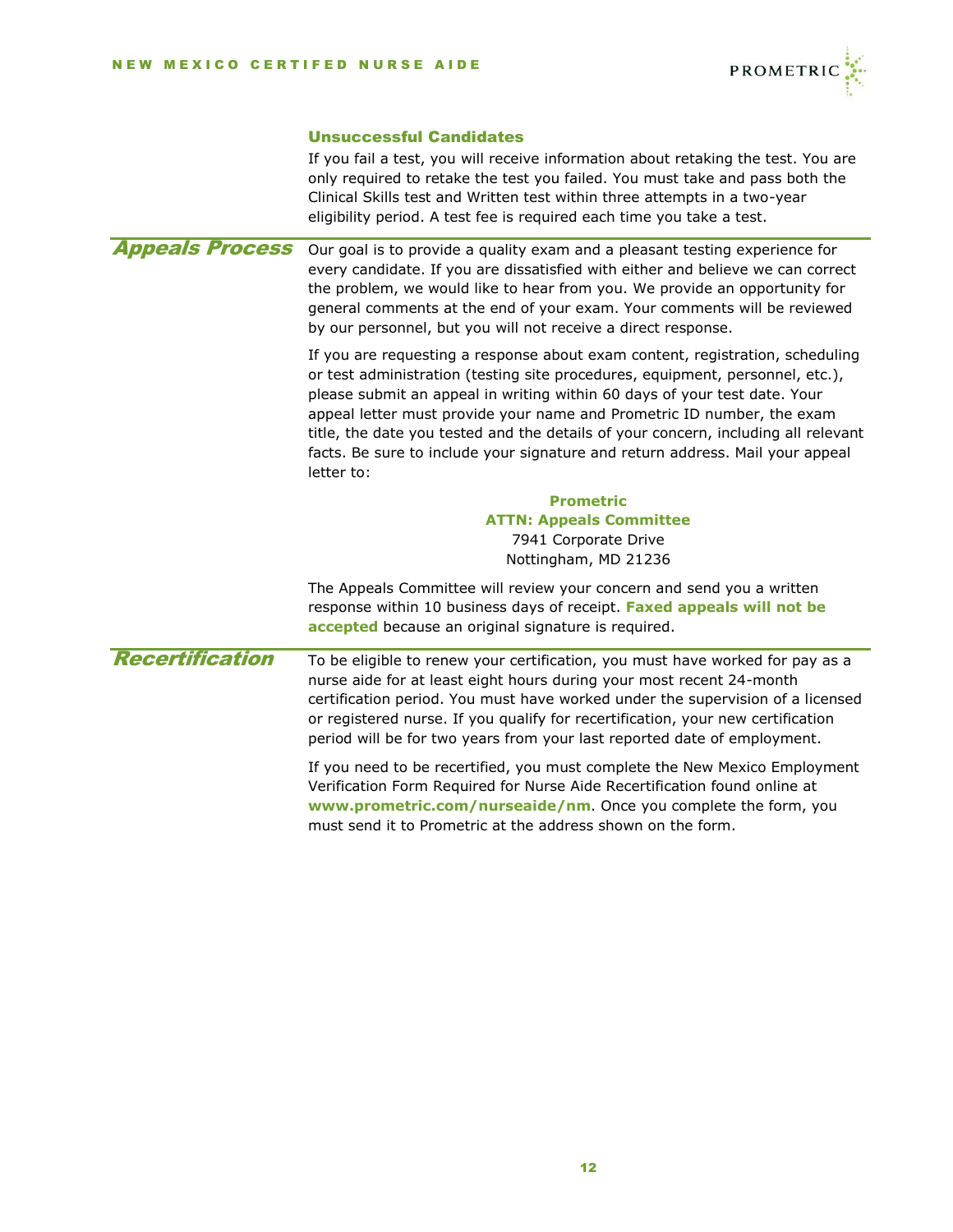

## Nurse Aide Written Test Content Outline

### **Written (Knowledge) Test Content Outline 60 questions—90 minute time limit**

The following outline gives an overview of the content of Written Test. The test will include questions on the subjects contained in this outline.

#### **I. Role of the Nurse Aide - 18%**

- A. Personal responsibility
	- 1. Reporting requirements
	- 2. Promotion of personal health and safety
	- 3. Promotion and protection of resident rights
	- 4. Time management and work prioritization
	- 5. Workplace standards, including ethical and unethical behaviors
	- 6. Nurse Aide Registry
- B. Nurse aide as a member of the health care team
	- 1. Job responsibilities of the nurse aide, including duties and limitations
	- 2. Interdisciplinary team member roles
	- 3. Teamwork principles (e.g., collaboration, cooperation, sharing information, customer service)
	- 4. The care planning process and implementation
	- 5. Nurse aide's responsibility to provide care according to the care plan
- C. Interpersonal relations/communication skills
	- 1. Communication principles
	- 2. Communication types
	- 3. Factors affecting communication
	- 4. Therapeutic communication techniques

#### **II. Promotion of Safety - 18%**

- A. Potential hazards in the healthcare environment
- B. Common injuries of residents (e.g., skin tears and shearing, falls, spills, burns, bruises)
- C. Risks related to common injuries
- D. Safety and comfort
	- 1. Comfort needs of the resident
	- 2. Accident prevention including fall prevention protocols
	- 3. Restraint techniques and alternatives
	- 4. Legal implications in the use of restraints
	- 5. Risk factors for elopement (resident leaving without staff knowledge)
- E. Safety devices (e.g., wanderguard, alarms)
- F. Infection prevention and control
	- 1. Maintaining a clean environment
	- 2. Factors that contribute to spread of disease-causing organisms
	- 3. Signs and symptoms of infections
	- 4. Practices that decrease the risk of
- exposure to disease-causing organisms G. Emergencies
	- 1. Emergency and disaster response protocols
	- 2. Immediate life-safety techniques
	- 3. Evacuation procedures

H. Fire prevention and safety

#### **III. Promotion of Function and Health of Residents - 24%**

- A. Personal care skills
	- 1. Feeding
	- 2. Bathing
	- 3. Perineal care, including catheter
	- 4. Foot/nail care
	- 5. Mouth care
	- 6. Skin care
	- 7. Toileting
	- 8. Grooming
	- 9. Dressing/undressing
- B. Health maintenance/restoration
	- 1. Promoting circulation and skin integrity (e.g., specialized mattresses, chair cushions, positioning)
	- 2. Nutrition and hydration
	- 3. Sleep and rest needs
	- 4. Elimination (bowel and bladder)
	- 5. Mobility, including bed mobility
	- 6. Effects of immobility
	- 7. Care and use of assistive devices
- C. Age-related changes
	- 1. Cognitive (e.g., memory) changes
	- 2. Psychosocial (e.g., relationships) changes
	- 3. Physical changes
- D. Psychosocial needs of residents
	- 1. Fundamental human needs (e.g., Maslow's Hierarchy of Needs)
	- 2. Emotional support strategies
	- 3. Intervention strategies to assist residents
	- in coping with losses and adjustments to nursing home placement (e.g., control, autonomy, privacy)

#### **IV. Basic Nursing Care Provided by the Nurse Aide - 26%**

- A. Routine, chronic, non-life threatening situations
	- 1. Observation and reporting of physical changes
	- 2. Observation and reporting of behavioral changes
- B. Acute emergency situations
	- 1. Chest pain
	- 2. Cardiac arrest
	- 3. Respiratory distress
	- 4. Difficulty swallowing
	- 5. Choking/aspirations
	- 6. Vomiting
	- 7. Seizures
	- 8. Changes in mobility, speech, or other potential signs of stroke
	- 9. Diabetic situations
	- 10.Sudden onset of confusion or agitation
	- 11.Changes in level of consciousness
	- 12.Falls
	- 13.Bleeding
	- 14.Burns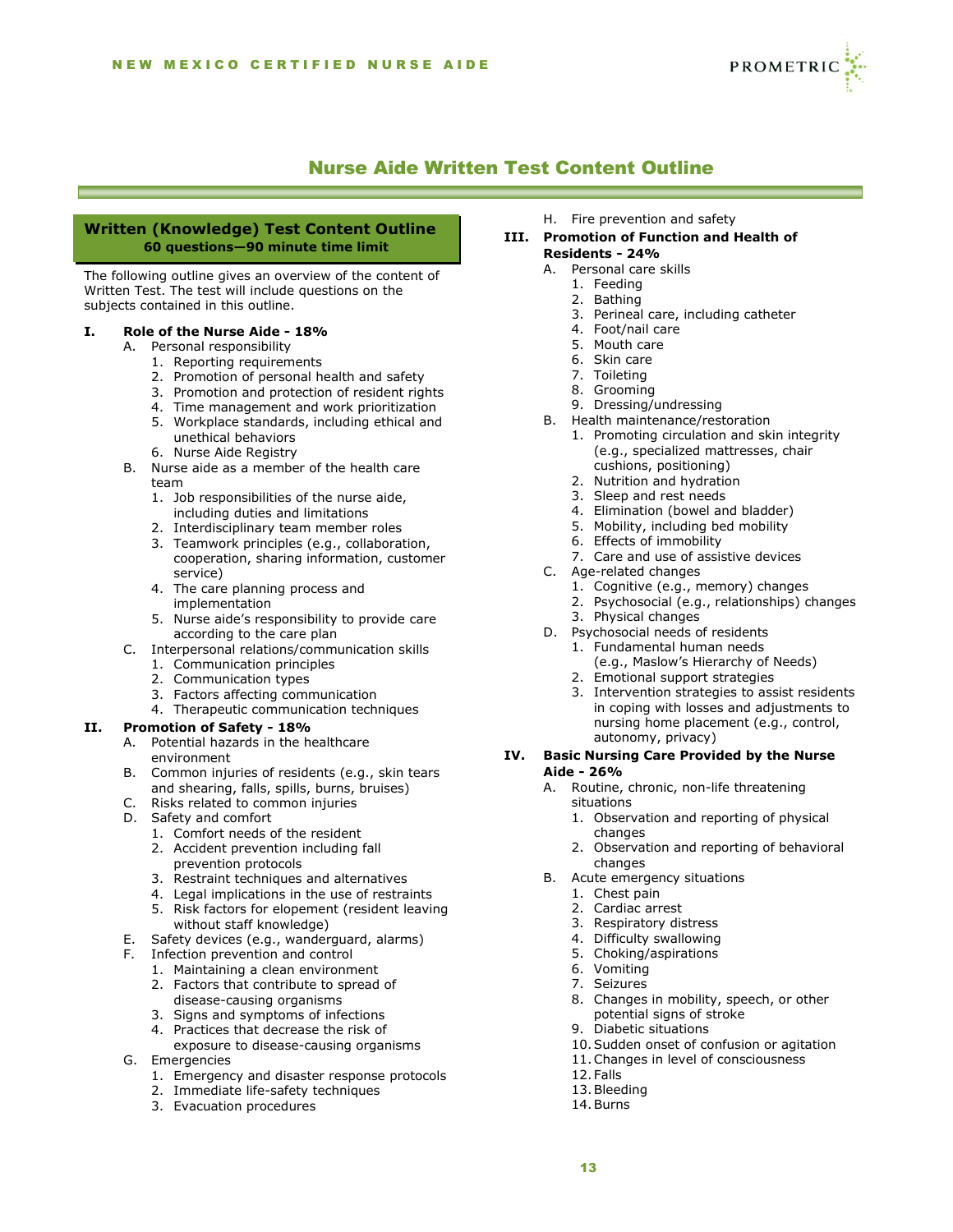## **V. Providing Specialized Care for Residents with Changes in Health - 14 %**

- A. Physical problems
	- 1. Common physical impairments and related care
	- 2. Providing for safety, care, and comfort of residents with physical impairments
	- 3. Impact of impairment on resident safety, care, and comfort
- B. Psychological problems
	- 1. Common psychological impairments and related care (e.g., confusion, anxiety, depression, delirium, phobias, addiction)
	- 2. Special considerations for the safety, care, and comfort of residents with psychological impairments
- C. Care of the dying resident and post-mortem care
	- 1. Grief process
	- 2. Responding to the emotional needs of the resident, other residents, family and caregivers in the grief process
	- 3. Factors influencing responses to grief (e.g., spiritual beliefs, culture, past experience)
	- 4. Physical changes and needs as death approaches
	- 5. Post-mortem care procedures

## **Clinical Skills**

The following is a list of the clinical skills that you may be asked to perform during the Clinical Skills test. A checklist for these skills may be found online at **[www.prometric.com/nurseaide/nm.](http://www.prometric.com/nurseaide/nm)**

> **Handwashing Note:** Your handwashing technique is evaluated at the beginning of the test. This skill is not prompted, which means you will not be told to wash your hands. Nursing assistants are expected to know to wash their hands before and after physical contact (touching) with the resident.

#### **I. Clinical Skills List**

- A. Ambulate the resident using a transfer/gait belt
- B. Assist resident needing to use a bedpan
- C. Change bed linen while the resident remains in bed
- D. Change resident's position to a supported sidelying position
- E. Dress a resident who has a weak arm
- F. Empty contents of resident's urinary drainage bag, and measure and record urine output on an Intake and Output (I&O) form
- G. Feed a resident who is sitting in a chair
- H. Measure and record a resident's radial pulse
- I. Measure and record a resident's respirations
- J. Provide catheter care to a female resident who has an indwelling urinary catheter
- K. Provide foot care to a resident who is sitting in a chair
- L. Provide mouth care to a resident who has a denture
- M. Provide mouth care to a resident who has teeth
- N. Provide perineal care to a female resident who is incontinent of urine
- O. Provide resident hand and nail care
- P. Provide resident a partial bed bath and back rub
- Q. Provide resident with passive range of motion (ROM) exercises to one elbow and wrist
- R. Provide resident with passive range of motion (ROM) exercises to one shoulder
- S. Provide resident with passive range of motion (ROM) exercises to one hip, knee and ankle
- T. Transfer the resident from the bed into a wheelchair using a pivot technique and a transfer/gait belt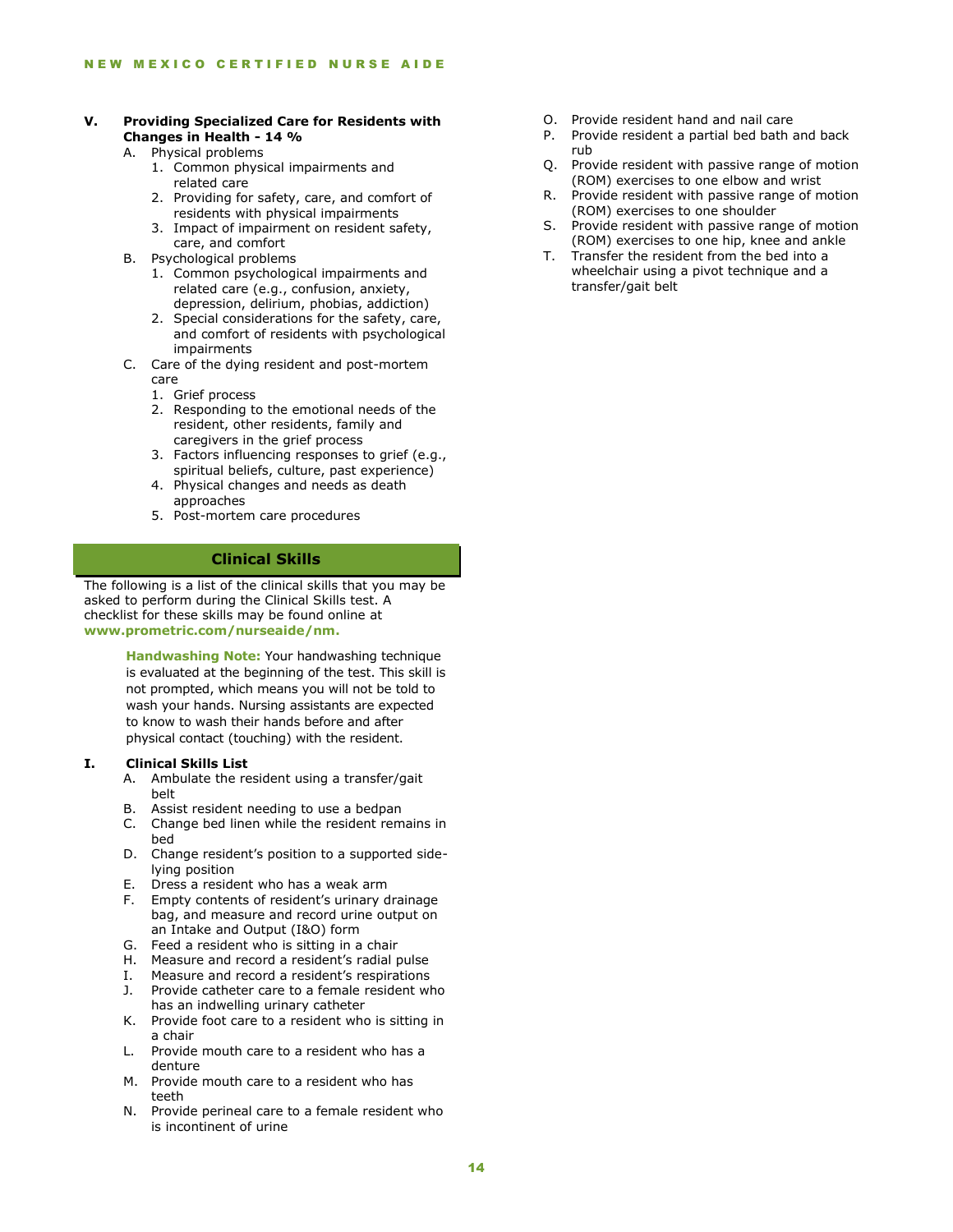# <span id="page-14-0"></span>Nurse Aide Certification Sample Test



**Notice:** This Sample Test is provided as a courtesy to individuals who are preparing to take a Prometric Nurse Aide Competency Examination. You are reminded that how well you do on these practice questions, does not predict results on your actual examination.

**Directions:** This test contains 50 questions. Each question has four suggested answers, (A), (B), (C) or (D). For each question, choose the ONE that best answers it.

- 1. A resident often carries a doll with her, treating it like her baby. One day she is wandering around crying that she can't find her baby. The nurse aide should
	- (A) ask the resident where she last had the doll.
	- (B) ask the activity department if they have any other dolls.
	- (C) offer comfort to the resident and help her look for her baby.
	- (D) let the other staff know the resident is very confused and should be watched closely.
- 2. A nurse aide is asked to change a urinary drainage bag attached to an indwelling urinary catheter. The nurse aide has never done this before. The best response by the nurse aide is to
	- (A) change the indwelling catheter at the same time.
	- (B) ask another nurse aide to change the urinary drainage bag.
	- (C) change the bag asking for help only if the nurse aide has problems.
	- (D) ask a nurse to watch the nurse aide change the bag since it is the first time.
- 3. Before feeding a resident, which of the following is the best reason to wash the resident's hands?
	- (A) The resident may still touch his/her mouth or food.
	- (B) It reduces the risk of spreading airborne diseases.
	- (C) It improves resident morale and appetite.
	- (D) The resident needs to keep meal routines.
- 4. Which of the following is a job task performed by the nurse aide?
	- (A) Participating in resident care planning conferences
	- (B) Taking a telephone order from a physician
	- (C) Giving medications to assigned residents
	- (D) Changing sterile wound dressings
- 5. Which of the following statements is true about range of motion (ROM) exercises?
	- (A) Done just once a day
	- (B) Help prevent strokes and paralysis
	- (C) Require at least ten repetitions of each exercise
	- (D) Are often performed during ADLs such as bathing or dressing
- 6. While the nurse aide tries to dress a resident who is confused, the resident keeps trying to grab a hairbrush. The nurse aide should
	- (A) put the hairbrush away and out of sight.
	- (B) give the resident the hairbrush to hold.
	- (C) try to dress the resident more quickly.
	- (D) restrain the resident's hand.
- 7. A resident who is lying in bed suddenly becomes short of breath. After calling for help, the nurse aide's next action should be to
	- (A) ask the resident to take deep breaths.
	- (B) take the resident's vital signs.
	- (C) raise the head of the bed.
	- (D) elevate the resident's feet.
- 8. A resident who has cancer is expected to die within the next couple of days. Nursing care for this resident should focus on
	- (A) helping the resident through the stages of grief.
	- (B) providing for the resident's comfort.
	- (C) keeping the resident's care routine, such as for bathing.
	- (D) giving the resident a lot of quiet time and privacy.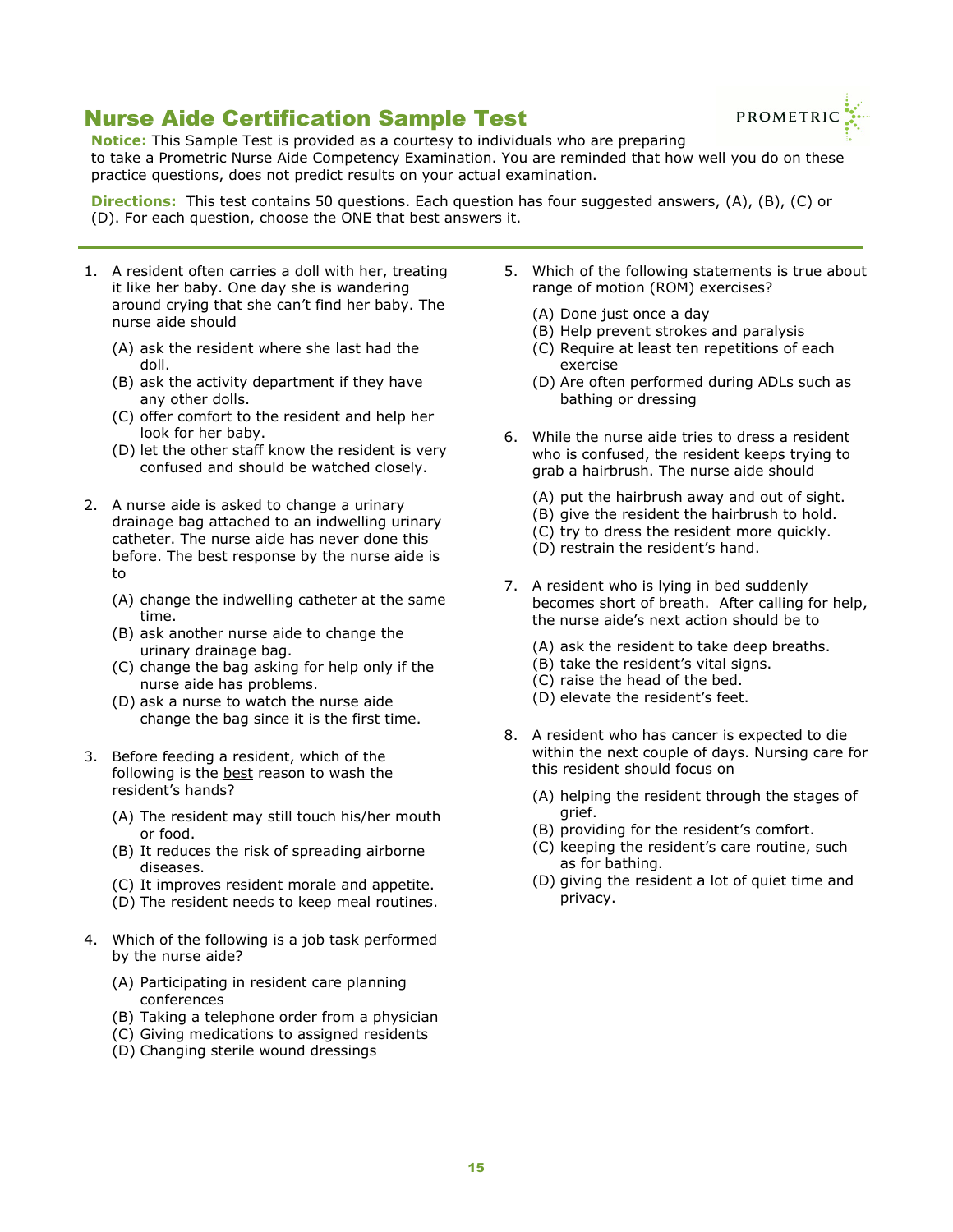- 9. While giving a bedbath, the nurse aide hears the alarm from a nearby door suddenly go off. The nurse aide should
	- (A) wait a few minutes to see if the alarm stops.
	- (B) report the alarm to the charge nurse immediately.
	- (C) make the resident being bathed safe and go check the door right away.
	- (D) stop the bedbath and go check on the location of all assigned residents.
- 10. Gloves should be worn for which of the following procedures?
	- (A) Emptying a urinary drainage bag
	- (B) Brushing a resident's hair
	- (C) Ambulating a resident
	- (D) Feeding a resident
- 11. When walking a resident, a gait or transfer belt is often
	- (A) worn around the nurse aide's waist for back support.
	- (B) used to keep the resident positioned properly in the wheelchair.
	- (C) used to help stand the resident, and then removed before walking.
	- (D) put around the resident's waist to provide a way to hold onto the resident.
- 12. Which of the following statements is true about residents who are restrained?
	- (A) They are at greater risk for developing pressure sores.
	- (B) They are at lower risk of developing pneumonia.
	- (C) Their posture and alignment are improved.
	- (D) They are not at risk for falling.
- 13. A resident has diabetes. Which of the following is a common sign of a low blood sugar?
	- (A) Fever
	- (B) Shakiness
	- (C) Thirst
	- (D) Vomiting
- 14. When providing foot care to a resident it is important for the nurse aide to
	- (A) remove calluses and corns.
	- (B) check the feet for skin breakdown.
	- (C) keep the water cool to prevent burns.
	- (D) apply lotion, including between the toes.
- 15. When feeding a resident, frequent coughing can be a sign the resident is
	- (A) choking.
	- (B) getting full.
	- (C) needs to drink more fluids.
	- (D) having difficulty swallowing.
- 16. When a person is admitted to the nursing home, the nurse aide should expect that the resident will
	- (A) have problems related to incontinence.
	- (B) require a lot of assistance with personal care.
	- (C) experience a sense of loss related to the life change.
	- (D) adjust more quickly if admitted directly from the hospital.
- 17. A resident gets dressed and comes out of his room wearing shoes that are from two different pairs. The nurse aide should
	- (A) tease the resident by complimenting the resident's sense of style.
	- (B) ask if the resident realizes that the shoes do not match.
	- (C) remind the resident that the nurse aide can dress the resident.
	- (D) ask if the resident lost some of his shoes.
- 18. A resident's wife recently died. The resident is now staying in his room all the time and eating very little. The best response by the nurse aide is to
	- (A) remind the resident to be thankful for the years he shared with his wife.
	- (B) tell the resident that he needs to get out of his room at least once a day.
	- (C) understand the resident is grieving and give him chances to talk.
	- (D) avoid mentioning his wife when caring for him.
- 19. When a resident refuses a bedbath, the nurse aide should
	- (A) offer the resident a bribe.
	- (B) wait awhile and then ask the resident again.
	- (C) remind the resident that people who smell don't have friends.
	- (D) tell the resident that nursing home policy requires daily bathing.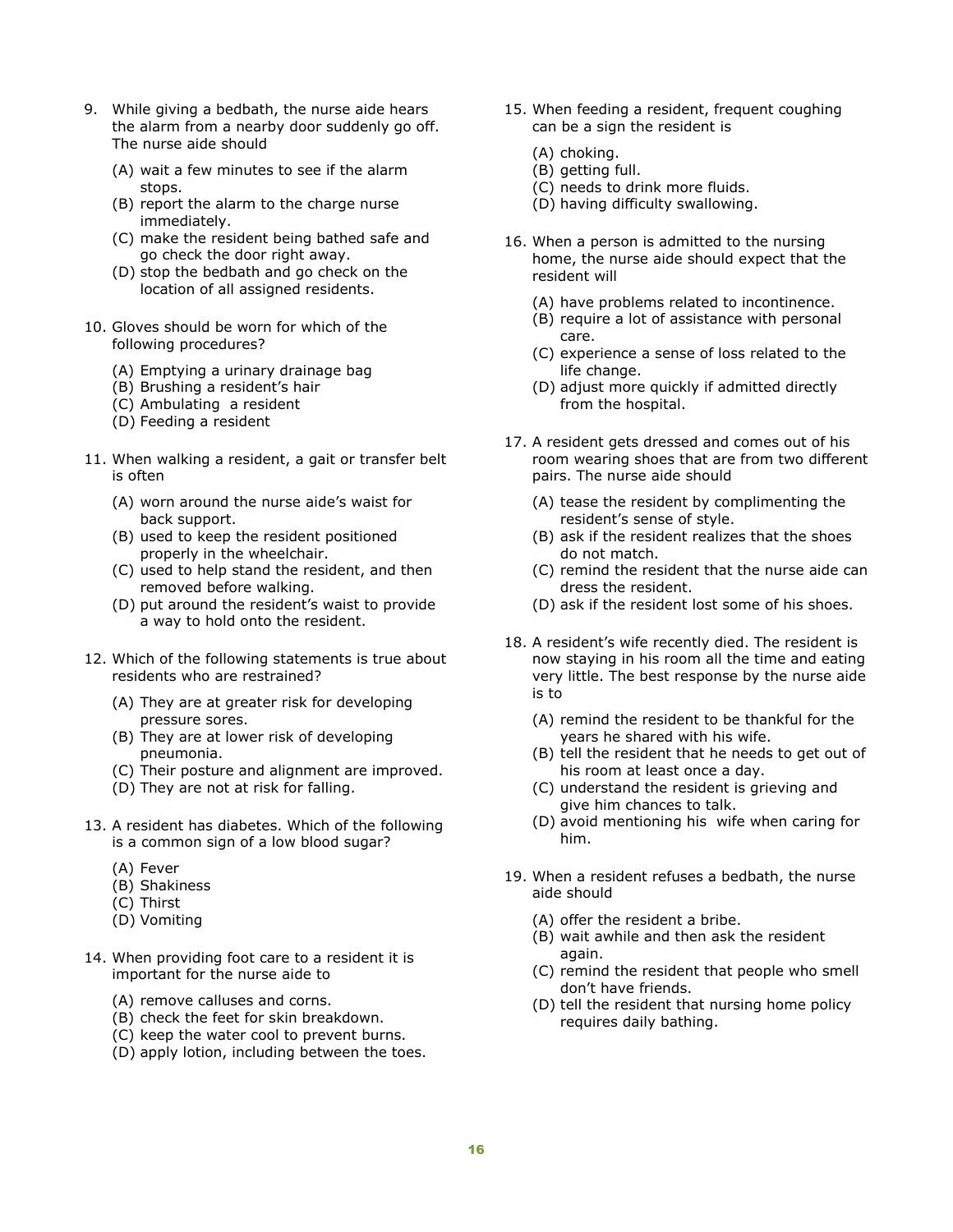- 20. When a resident is combative and trying to hit the nurse aide, it is important for the nurse aide to
	- (A) show the resident that the nurse aide is in control.
	- (B) call for help to make sure there are witnesses.
	- (C) explain that if the resident is not calm a restraint may be applied.
	- (D) step back to protect self from harm while speaking in a calm manner.
- 21. During lunch in the dining room, a resident begins yelling and throws a spoon at the nurse aide. The best response by the nurse aide is to
	- (A) remain calm and ask what is upsetting the resident.
	- (B) begin removing all the other residents from the dining room.
	- (C) scold the resident and ask the resident to leave the dining room immediately.
	- (D) remove the resident's plate, fork, knife, and cup so there is nothing else to throw.
- 22. Which of the following questions asked to the resident is most likely to encourage conversation?
	- (A) Are you feeling tired today?
	- (B) Do you want to wear this outfit?
	- (C) What are your favorite foods?
	- (D) Is this water warm enough?
- 23. When trying to communicate with a resident who speaks a different language than the nurse aide, the nurse aide should
	- (A) use pictures and gestures.
	- (B) face the resident and speak softly when talking.
	- (C) repeat words often if the resident does not understand.
	- (D) assume when the resident nods his/her head that the message is understood.
- 24. While walking down the hall, a nurse aide looks into a resident's room and sees another nurse aide hitting a resident. The nurse aide is expected to
	- (A) contact the state agency that inspects the nursing facility.
	- (B) enter the room immediately to provide for the resident's safety.
	- (C) wait to confront the nurse aide when he/she leaves the resident's room.
	- (D) check the resident for any signs of injury after the nurse aide leaves the room.
- 25. Before touching a resident who is crying to offer comfort, the nurse aide should consider
	- (A) the resident's recent vital signs.
	- (B) the resident's cultural background.
	- (C) whether the resident has been sad recently.
	- (D) whether the resident has family that visits routinely.
- 26. When a resident is expressing anger, the nurse aide should
	- (A) correct the resident's misperceptions.
	- (B) ask the resident to speak in a kinder tone.
	- (C) listen closely to the resident's concerns.
	- (D) remind the resident that everyone gets angry.
- 27. When giving a backrub, the nurse aide should
	- (A) apply lotion to the back directly from the bottle.
	- (B) keep the resident covered as much as possible.
	- (C) leave extra lotion on the skin when completing the procedure.
	- (D) expect the resident to lie on his/her stomach.
- 28. A nurse aide finds a resident looking in the refrigerator at the nurses' station at 5 a.m. The resident, who is confused, explains he needs breakfast before he leaves for work. The best response by the nurse aide is to
	- (A) help the resident back to his room and into bed.
	- (B) ask the resident about his job and if he is hungry.
	- (C) tell him that residents are not allowed in the nurses' station.
	- (D) remind him that he is retired from his job and in a nursing home.
- 29. Which of the following is true about caring for a resident who wears a hearing aid?
	- (A) Apply hairspray after the hearing aid is in place.
	- (B) Remove the hearing aid before showering.
	- (C) Clean the earmold and battery case with water daily, drying completely.
	- (D) Replace batteries weekly.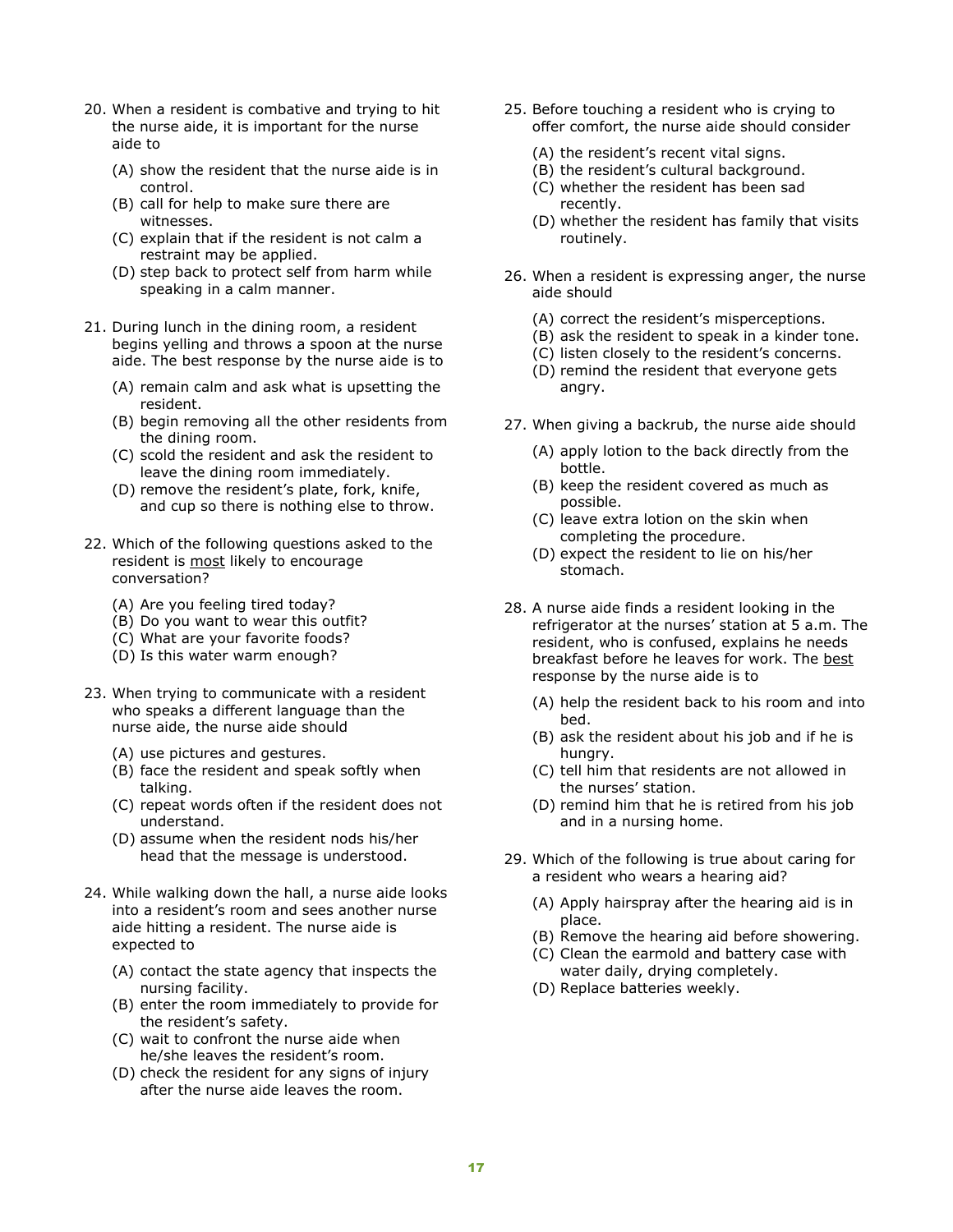- 30. Residents with Parkinson's disease often require assistance with walking because they
	- (A) become confused and forget how to take steps without help.
	- (B) have poor attention skills and do not notice safety problems.
	- (C) have visual problems that require special glasses.
	- (D) have a shuffling walk and tremors.
- 31. A resident who is inactive is at risk of constipation. In addition to increased activity and exercise, which of the following actions helps to prevent constipation?
	- (A) Adequate fluid intake
	- (B) Regular mealtimes
	- (C) High protein diet
	- (D) Low fiber diet
- 32. A resident has an indwelling urinary catheter. While making rounds, the nurse aide notices that there is no urine in the drainage bag. The nurse aide should first
	- (A) ask the resident to try urinating.
	- (B) offer the resident fluid to drink.
	- (C) check for kinks in the tubing.
	- (D) obtain a new urinary drainage bag.
- 33. A resident who is incontinent of urine has an increased risk of developing
	- (A) dementia.
	- (B) urinary tract infections.
	- (C) pressure sores.
	- (D) dehydration.
- 34. When cleansing the genital area during perineal care, the nurse aide should
	- (A) cleanse the penis with a circular motion starting from the base and moving toward the tip.
	- (B) replace the foreskin when pushed back to cleanse an uncircumcised penis.
	- (C) cleanse the rectal area first, before cleansing the genital area.
	- (D) use the same area on the washcloth for each washing and rinsing stroke for a female resident.
- 35. Which of the following is considered a normal age-related change?
	- (A) Dementia
	- (B) Contractures
	- (C) Bladder holding less urine
	- (D) Wheezing when breathing
- 36. A resident is on a bladder retraining program. The nurse aide can expect the resident to
	- (A) have a fluid intake restriction to prevent sudden urges to urinate.
	- (B) wear an incontinent brief in case of an accident.
	- (C) have an indwelling urinary catheter.
	- (D) have a schedule for toileting.
- 37. A resident who has stress incontinence
	- (A) will have an indwelling urinary catheter.
	- (B) should wear an incontinent brief at night.
	- (C) may leak urine when laughing or coughing.
	- (D) needs toileting every 1-2 hours throughout the day.
- 38. The doctor has told the resident that his cancer is growing and that he is dying. When the resident tells the nurse aide that there is a mistake, the nurse aide should
	- (A) understand that denial is a normal reaction.
	- (B) remind the resident the doctor would not lie.
	- (C) suggest the resident ask for more tests.
	- (D) ask if the resident is afraid of dying.
- 39. A slipknot is used when securing a restraint so that
	- (A) the restraint cannot be removed by the resident.
	- (B) the restraint can be removed quickly when needed.
	- (C) body alignment is maintained while wearing the restraint.
	- (D) it can be easily observed whether the restraint is applied correctly.
- 40. When using personal protective equipment (PPE) the nurse aide correctly follows Standard Precautions when wearing
	- (A) double gloves when providing perineal care to a resident.
	- (B) a mask and gown while feeding a resident that coughs.
	- (C) gloves to remove a resident's bedpan.
	- (D) gloves while ambulating a resident.
- 41. To help prevent resident falls, the nurse aide should
	- (A) always raise siderails when any resident is in his/her bed.
	- (B) leave residents' beds at the lowest level when care is complete.
	- (C) encourage residents to wear larger-sized, loose-fitting clothing.
	- (D) remind residents who use call lights that they need to wait patiently for staff.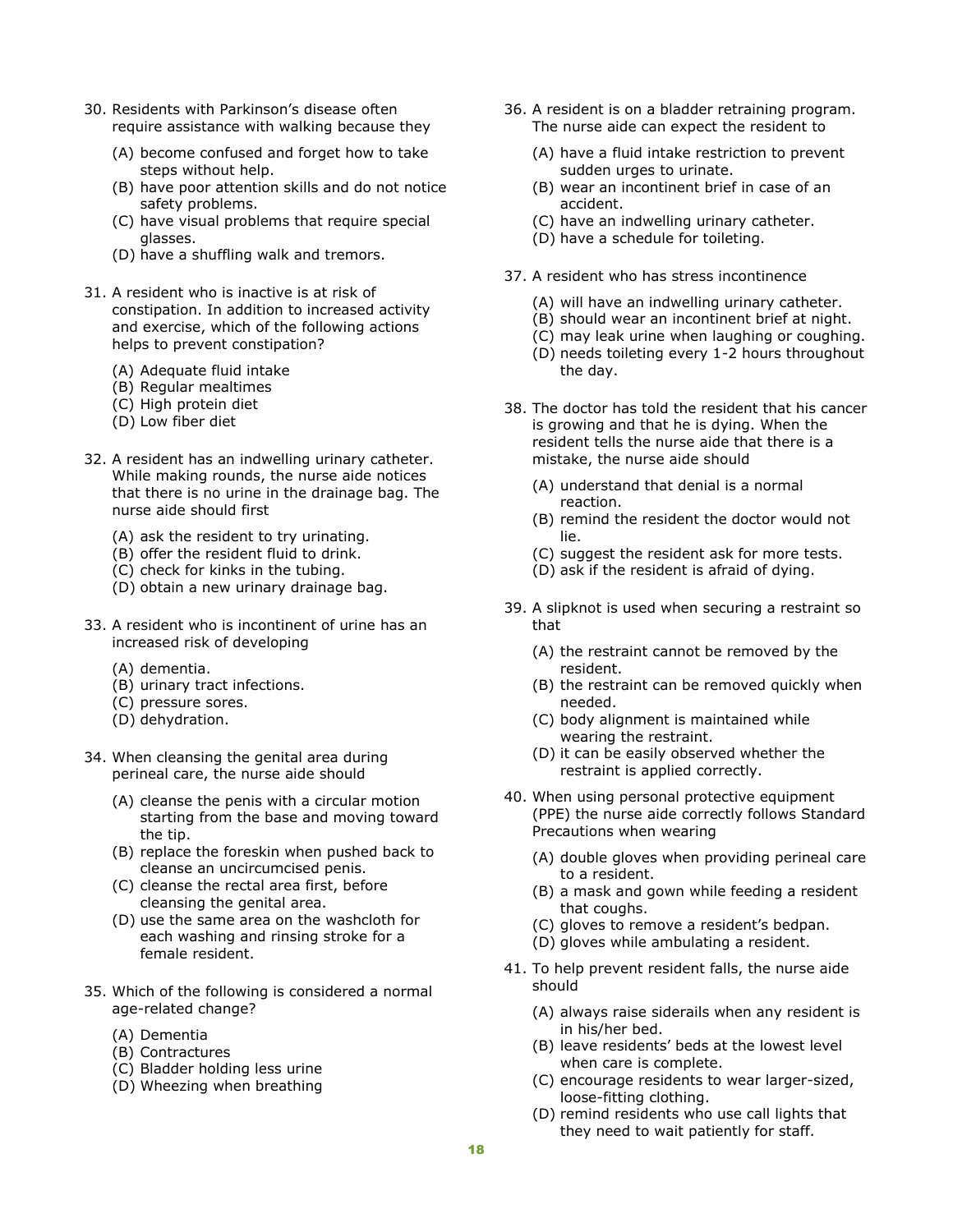- 42. As the nurse aide begins his/her assignment, which of the following should the nurse aide do first?
	- (A) Collect linen supplies for the shift
	- (B) Check all the nurse aide's assigned residents
	- (C) Assist a resident that has called for assistance to get off the toilet
	- (D) Start bathing a resident that has physical therapy in one hour
- 43. Which of the following would affect a nurse aide's status on the state's nurse aide registry and also cause the nurse aide to be ineligible to work in a nursing home?
	- (A) Having been terminated from another facility for repeated tardiness
	- (B) Missing a mandatory infection control inservice training program
	- (C) Failing to show for work without calling to report the absence
	- (D) Having a finding for resident neglect
- 44. To help prevent the spread of germs between patients, nurse aides should
	- (A) wear gloves when touching residents.
	- (B) hold supplies and linens away from their uniforms.
	- (C) wash hands for at least two minutes after each resident contact.
	- (D) warn residents that holding hands spreads germs.
- 45. When a sink has hand-control faucets, the nurse aide should use
	- (A) a paper towel to turn the water on.
	- (B) a paper towel to turn the water off.
	- (C) an elbow, if possible, to turn the faucet controls on and off.
	- (D) bare hands to turn the faucet controls both on and off.
- 46. When moving a resident up in bed who is able to move with assistance, the nurse aide should
	- (A) position self with knees straight and bent at waist.
	- (B) use a gait or transfer belt to assist with the repositioning.
	- (C) pull the resident up holding onto one side of the drawsheet at a time.
	- (D) bend the resident's knees and ask the resident to push with his/her feet.
- 47. The resident's weight is obtained routinely as a way to check the resident's
	- (A) growth and development.
	- (B) adjustment to the facility.
	- (C) nutrition and health.
	- (D) activity level.
- 48. Which of the following is a right that is included in the Resident's Bill of Rights?
	- (A) To have staff available that speak different languages on each shift
	- (B) To have payment plan options that are based on financial need
	- (C) To have religious services offered at the facility daily
	- (D) To make decisions and participate in own care
- 49. Which of the following, if observed as a sudden change in the resident, is considered a possible warning sign of a stroke?
	- (A) Dementia
	- (B) Contractures
	- (C) Slurred speech
	- (D) Irregular heartbeat
- 50. Considering the resident's activity, which of the following sets of vital signs should be reported to the charge nurse immediately?

| (A) Resting:                | $98.6^{\circ} - 98 - 32$ |
|-----------------------------|--------------------------|
| (B) After eating:           | $97.0^{\circ} - 64 - 24$ |
| (C) After walking exercise: | $98.2^{\circ} - 98 - 28$ |

(D) While watching television: 98.8°-72-14

| <b>Answer Key</b> |          |          |          |  |
|-------------------|----------|----------|----------|--|
| 1 – C             | 14 - B   | $27 - B$ | $39 - B$ |  |
| 2 – D             | $15 - D$ | $28 - B$ | $40 - C$ |  |
| $3 - A$           | $16 - C$ | $29 - B$ | $41 - B$ |  |
| $4 - A$           | $17 - B$ | $30 - D$ | $42 - C$ |  |
| 5 – D             | 18 – C   | $31 - A$ | $43 - D$ |  |
| $6 - B$           | $19 - B$ | $32 - C$ | $44 - B$ |  |
| 7 – C             | $20 - D$ | $33 - C$ | $45 - B$ |  |
| 8 – B             | $21 - A$ | $34 - B$ | $46 - D$ |  |
| 9 – C             | 22 – C   | $35 - C$ | $47 - C$ |  |
| $10 - A$          | $23 - A$ | $36 - D$ | $48 - D$ |  |
| 11 - D            | $24 - B$ | $37 - C$ | $49 - C$ |  |
| $12 - A$          | $25 - B$ | $38 - A$ | $50 - A$ |  |
| $13 - B$          | $26 - C$ |          |          |  |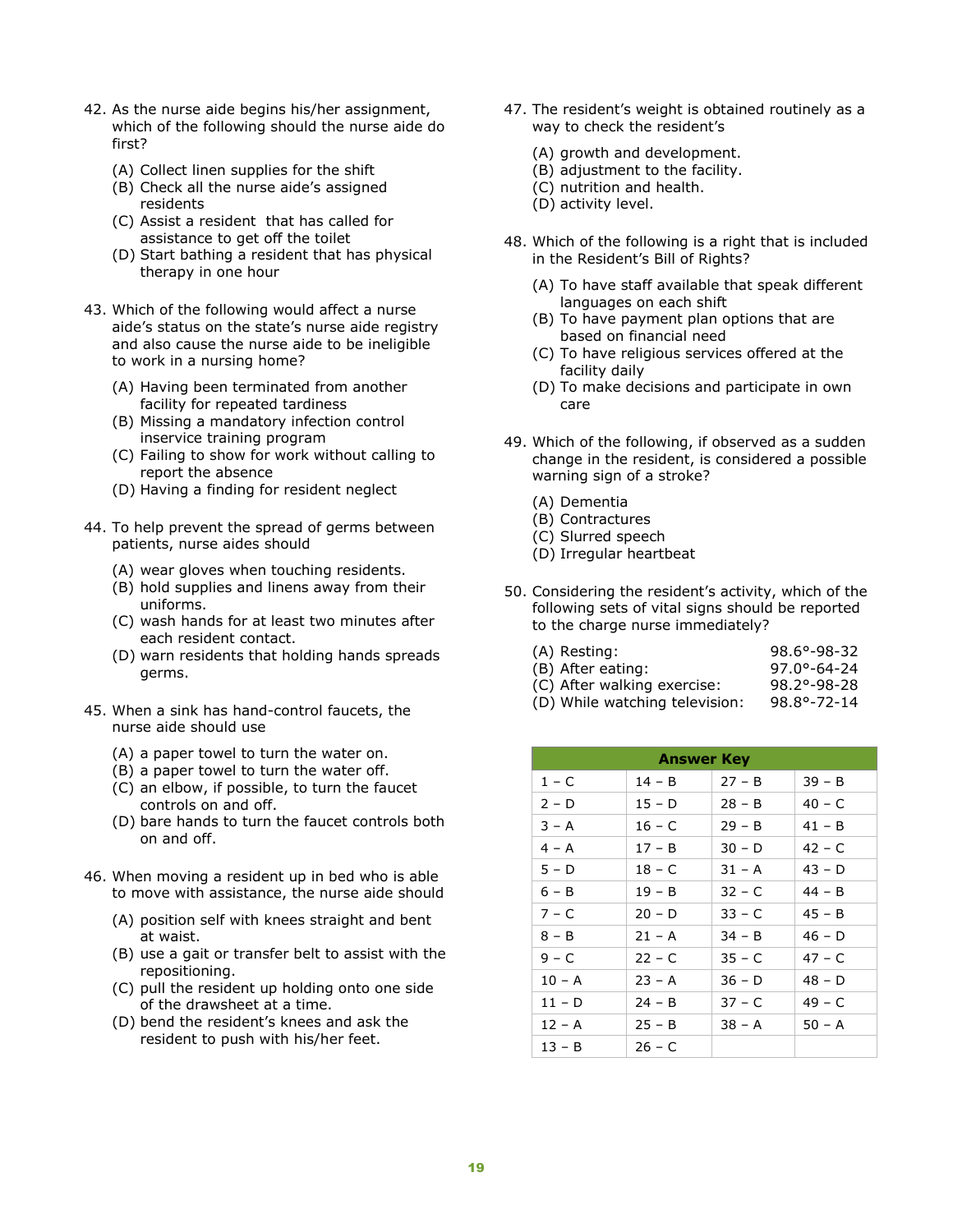

# \*APPCNANM\*

# New Mexico Certified Nursing Assistant

## Examination Application

## **Instructions**

- Please go to **[www.prometric.com/NurseAide/NM](http://www.prometric.com/NurseAide/NM)** to print the current version of this application and all other forms. **DO NOT submit photocopies** as this may impact the ability to process the application.
- Incomplete, blurred or illegible forms **will not** be processed.
- All submitted applications **must** include the **Payment Form** at the end of the application.
- Please mail completed original forms to **Prometric, ATTN: NM Nurse Aide Program, 7941 Corporate Drive, Nottingham, MD 21236.**



The name you provide on this application **must** match **EXACTLY** the name on your governmentissued identification you will provide on the day of testing. If the name does not match **EXACTLY**, you **will not** be permitted to take your exam and **will forfeit** any test fees.

If you have previously taken a nurse aide exam with Prometric and your legal name has changed since then, you **must** provide a **copy** of acceptable legal documentation along with this application. Acceptable documents include marriage certificate; divorce decree; birth certificate; and legal name change court documents. Prometric will be unable to process your application until the legal acceptable documents are received.

- **If applying for Testing Accommodations under the Americans with Disabilities Act (ADA):**
	- Please go to to **[www.prometric.com/nurseaide](http://www.prometric.com/nurseaide)** to print the required ADA Accommodations Request Packet. This packet **MUST** be completed and submitted with this application.
	- Fill out the box below.

*Note: Candidates applying to take the Oral (audio) Exam do not need to apply for ADA accommodations*

I am applying for **Americans with Disabilities Act (ADA) accommodations.** I am requesting testing accommodations and have included the **required ADA Accommodations Request Packet** along with this application. I understand I must request accommodations **30 days in advance of the test date** and not **all** accommodations can be approved.

**Yes No**

## Candidate Information

All fields marked with \* are required. Print one number/letter in each box where required.

| *Have you taken a Certified Nurse Aide exam with Prometric? |                                | $\square$ Yes | $\square$ No |                |
|-------------------------------------------------------------|--------------------------------|---------------|--------------|----------------|
| *Social Security Number                                     |                                |               |              |                |
| $\blacksquare$<br>$\blacksquare$                            |                                |               |              |                |
| *First Name                                                 |                                |               |              | Middle Initial |
|                                                             |                                |               |              |                |
| *Last Name                                                  |                                |               |              |                |
|                                                             |                                |               |              |                |
| *Date of Birth (Month/Day/Year)                             | Previous name (if applicable): |               |              |                |
|                                                             |                                |               |              |                |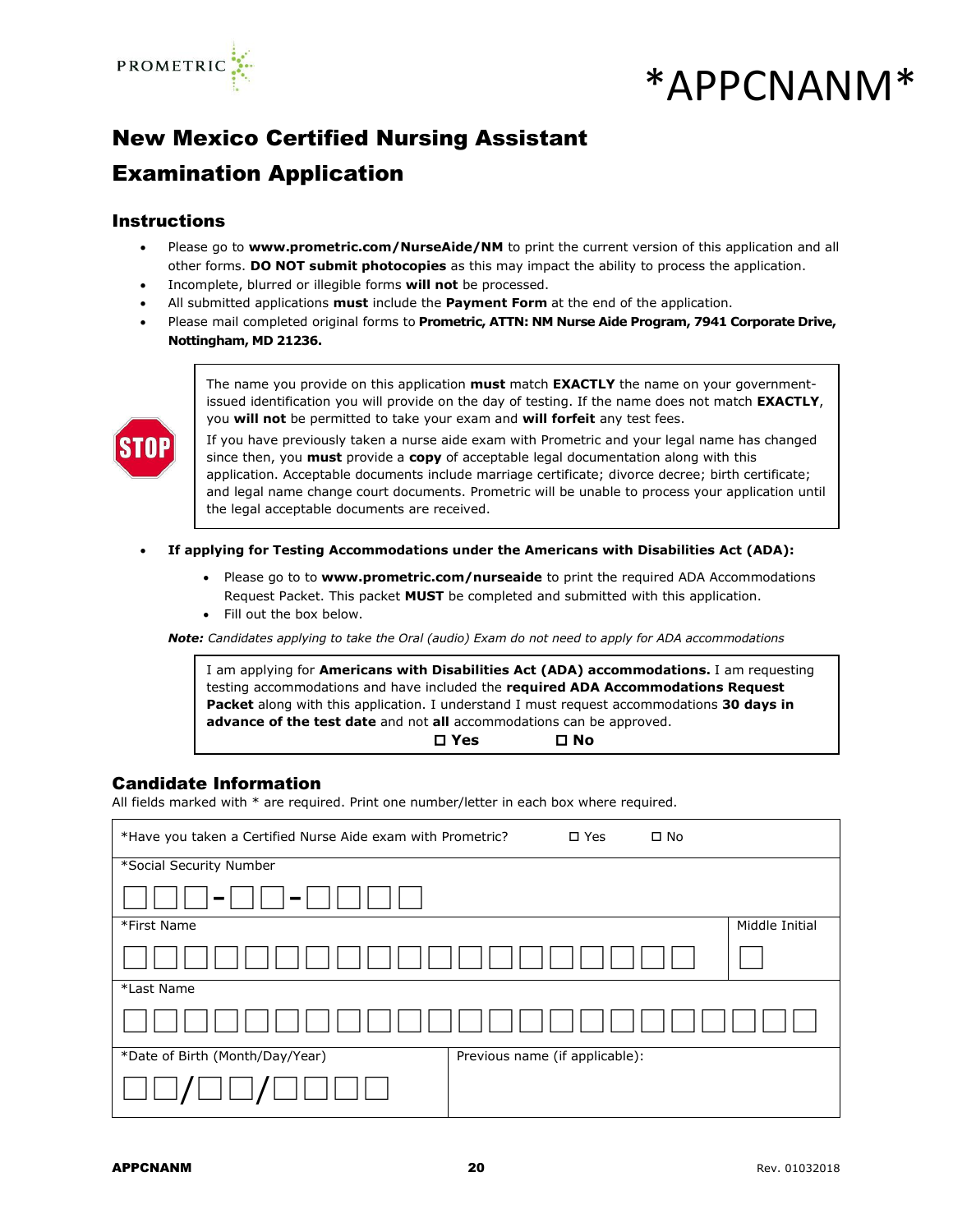

| *Street Address (including Apt. number or P.O. Box, if applicable)                                                                                                                                                                                                                                    |                                      |
|-------------------------------------------------------------------------------------------------------------------------------------------------------------------------------------------------------------------------------------------------------------------------------------------------------|--------------------------------------|
| *City                                                                                                                                                                                                                                                                                                 | *ZIP Code<br>*State                  |
|                                                                                                                                                                                                                                                                                                       |                                      |
| *County (first four letters only)                                                                                                                                                                                                                                                                     | * Phone Number (including area code) |
|                                                                                                                                                                                                                                                                                                       |                                      |
| *Email Address (application will not be processed without an email address)                                                                                                                                                                                                                           |                                      |
| $\square$ Female<br>Gender (optional) (check one)                                                                                                                                                                                                                                                     | □ Male                               |
| Education Level - Check only one box next to your highest education level completed.<br>$\Box$ 4th grade or less<br>□ Some High School, did not graduate<br>$\Box$ One or two years of college<br>$\Box$ Between 5th and 8th grades<br>□ High School diploma or GED<br>$\Box$ Two-year college degree |                                      |

## Certification Option/Eligibility

Please check a certification route.

| ✓ | <b>Certification Route</b>                                                                                                    |
|---|-------------------------------------------------------------------------------------------------------------------------------|
|   | <b>Option 1 - New Nursing Assistant</b><br>(New Mexico Trained).                                                              |
|   | <b>Option 2 - Military Trained</b>                                                                                            |
|   | <b>Option 3 - Graduate RN or LPN</b>                                                                                          |
|   | <b>Option 4 –</b> Out-of-State Nurse Aide (Expired)                                                                           |
|   | <b>Option 5 -</b> Out-of-State or Foreign Trained Nurse/Nurse Aide (RN/LPN/NA)                                                |
|   | <b>Option 6 - RN/LPN Student</b>                                                                                              |
|   | <b>Option 7 -</b> Expired New Mexico Certificate                                                                              |
|   | <b>Option 8 -</b> Expired New Mexico Certificate beyond 24 months but nurse aide has been working in<br>nursing-related field |
|   | <b>Option 9 –</b> Expired New Mexico Certificate/Retrained. NM Certificate $#$                                                |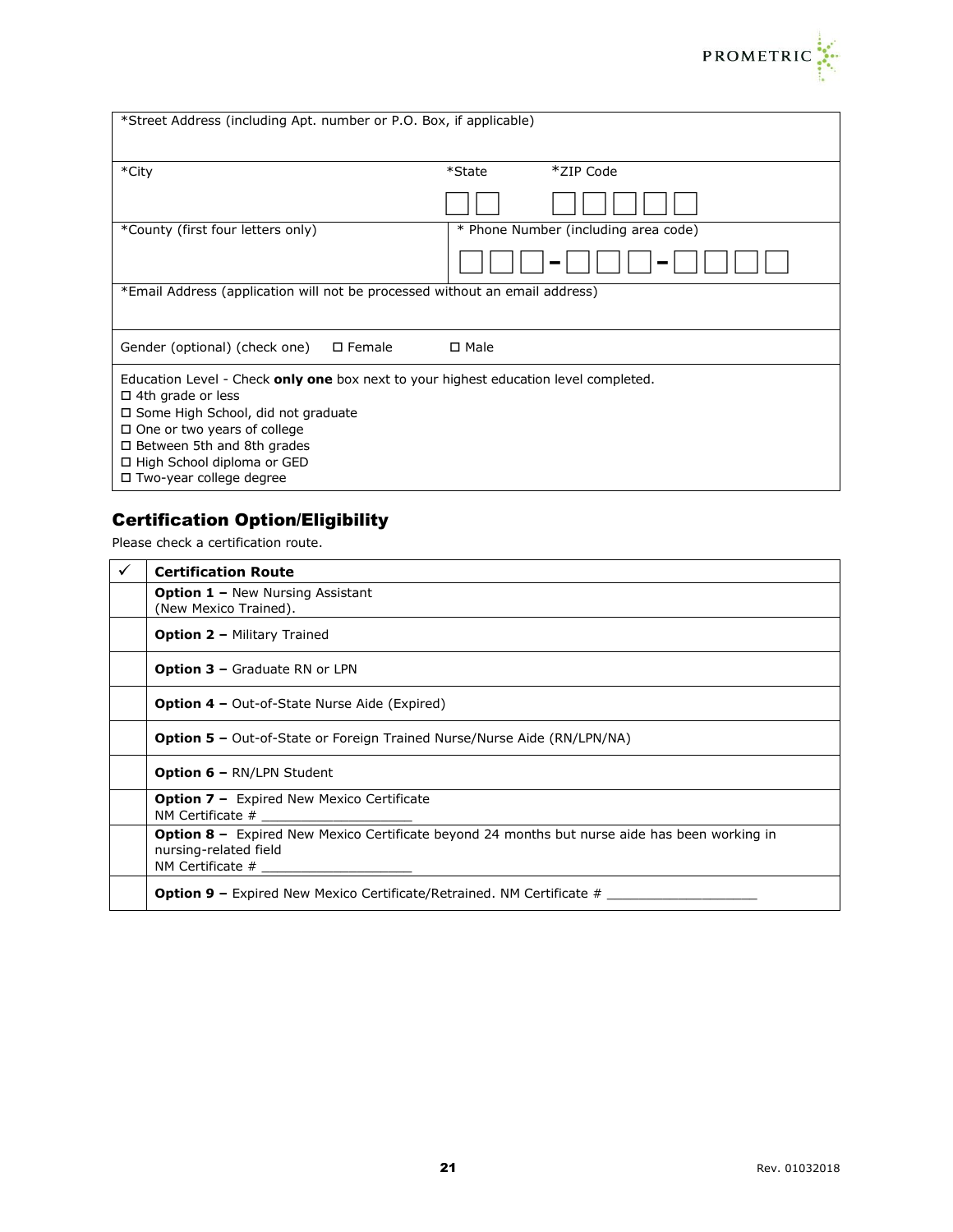## Training Information

| *Training Completion Date:                   |                                                                |                                  |  |  |
|----------------------------------------------|----------------------------------------------------------------|----------------------------------|--|--|
|                                              |                                                                | Training Program Code            |  |  |
| *Name of Training Program                    |                                                                |                                  |  |  |
|                                              |                                                                |                                  |  |  |
|                                              | *Training Program Mailing Address (Street Address or P.O. Box) |                                  |  |  |
|                                              |                                                                |                                  |  |  |
|                                              |                                                                |                                  |  |  |
|                                              | State                                                          | ZIP Code                         |  |  |
| City                                         |                                                                |                                  |  |  |
| Phone Number (including area code)           |                                                                | Fax Number (including area code) |  |  |
|                                              |                                                                |                                  |  |  |
| Program Director's or Instructor's Signature |                                                                | Date                             |  |  |
|                                              |                                                                |                                  |  |  |

## This section must be completed if the **Certification Route 1, 4, or 6** was selected.

## Work Verification

If you are currently employed or have been offered employment by a Medicaid certified nursing facility, this section must be filled out by an authorized facility representative in order to have the state pay your test fees. If this section is not completed, you must enclose a money order or cashier's check for the exam fees. **Employer/Medicaid exam fees may be used for one attempt of an examination only each additional attempt will need to be self-pay. Lapsed candidates may not apply as State pay.**

| Date of Hire: (MONTH/DAY/YEAR)                                                                                              | Medicaid Provider Code (please provide<br>complete code) |      |  |  |
|-----------------------------------------------------------------------------------------------------------------------------|----------------------------------------------------------|------|--|--|
| $J\square\square J\square\square$                                                                                           |                                                          |      |  |  |
| Name of Facility                                                                                                            |                                                          |      |  |  |
| <b>Facility Address</b>                                                                                                     |                                                          |      |  |  |
| State<br>City                                                                                                               | ZIP Code                                                 |      |  |  |
| I verify that this nurse aide is employed or has been offered conditional employment in this qualified nursing<br>facility. |                                                          |      |  |  |
| Authorized Facility Representative's Signature                                                                              |                                                          | Date |  |  |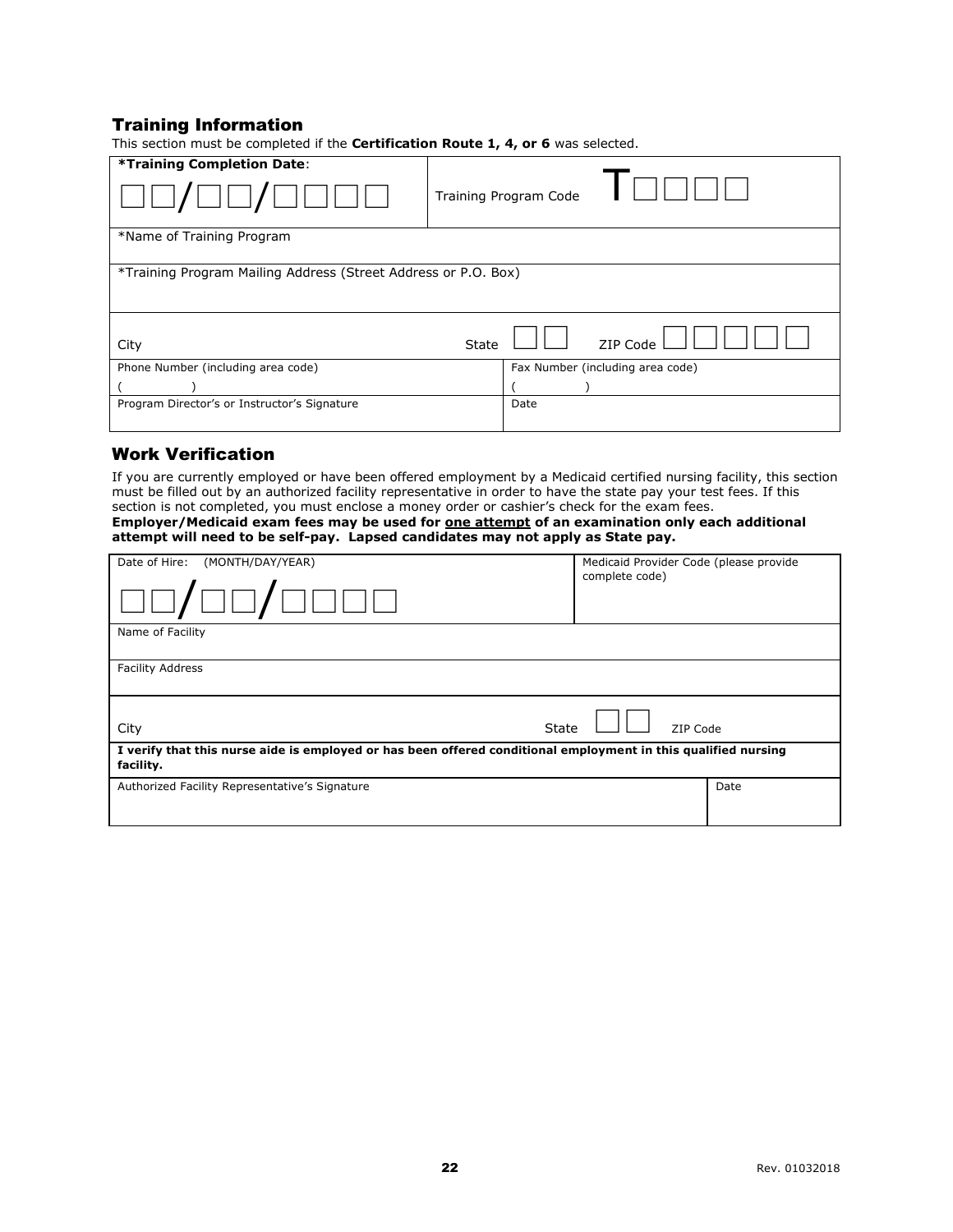

## Test Site Information

Please check one of the following options.

| <b>Test Site</b>                                                                                                                                                                                                           |                  |  |  |  |
|----------------------------------------------------------------------------------------------------------------------------------------------------------------------------------------------------------------------------|------------------|--|--|--|
| Testing at your Facility: My training program or employer is scheduling my exam and I will take the<br>exam at their facility. I will give this application form to the facility coordinator. Do not send to<br>Prometric. |                  |  |  |  |
| <b>Regional Test Site:</b> I am applying to test at a Regional Test Site. My preferred<br>test site code is listed.<br>A current list of Test Sites with codes can be found online at<br>www.prometric.com/nurseaide/nm.   | *Test site code: |  |  |  |

## Exam Selection and Processing/Exam Fees

- **Acceptable Forms of Fee(s) Payment:** certified check, money order, MasterCard, Visa or American Express. Make certified checks payable to Prometric. **Personal checks** and **cash** are **not** accepted. Fees are **non-refundable and non-transferrable.**
- The **Payment Form** (last page) **must** be submitted with this application **regardless of payment type**.

\*Check payment type:  $\Box$  Self Pay  $\Box$  State Pay

**A Reading Comprehension Exam will be automatically scheduled if you choose to take an oral version of the exam.**

| ☑ | <b>First-Time Tester</b>                   | <b>Fee</b>       | 5% NM State Tax | <b>Total Fee</b> | <b>Total</b> |
|---|--------------------------------------------|------------------|-----------------|------------------|--------------|
|   | Clinical Skills and Written Test           | \$102            | \$5.10          | \$107.10         | \$           |
|   | Clinical Skills and Oral Test (English)    | \$102            | \$5.10          | \$107.10         | \$           |
|   | Clinical Skills and Oral Test<br>(Spanish) | \$102            | \$5.10          | \$107.10         | \$           |
| ☑ | Re-tester <sup>1</sup>                     | <b>Fee</b>       | 5% NM State Tax |                  | <b>Total</b> |
|   | <b>Clinical Skills Retest</b>              | \$65             | \$3.25          | \$68.25          | \$           |
|   | <b>Written Retest</b>                      | \$37             | \$1.85          | \$38.85          | \$           |
|   | Oral Retest (English)                      | \$37             | \$1.85          | \$38.85          | \$           |
|   | Oral Retest (Spanish)                      | \$37             | \$1.85          | \$38.85          | \$           |
|   |                                            | <b>Total Fee</b> |                 |                  | \$           |

**<sup>1</sup>** *Retest fees are the candidate's responsibility and must be included with this application.*

An additional rescheduling/no show fee may be required to reschedule an exam appointment with less than five business days' notice, noshows, late arrivals, or not allowed to test. Reschedule fees may apply to roster changes made by IFT testing locations.

## Applicant's Affidavit and Candidate Release Statement

- I understand I am responsible for making sure all information provided in this application is completely true and correct.
- I understand if any information given is not true, my registration status as a nursing assistant may be at risk.
- I understand if I pass both parts of the Nursing Assistant Competency Exam, I will be placed on the New Mexico Nursing Assistant Registry.
- I understand I may be asked to play the part of the resident for another candidate on exam day.
- I do not have any physical, medical or other condition that would be affected in any way by my participation in the exam. I agree that I am responsible for my own personal safety both while taking the exam and acting as a resident. I hereby release Prometric, DOH, and their agents and assigns from any responsibility or liability for any claim or damage that may result from my participation in the examination.
- I understand all information required on the registration application may be made available for public disclosure (except for Social Security Number).

## **\*Candidate Signature (in box below)**

**Date: \_\_\_\_\_\_\_\_\_\_\_\_\_\_\_\_\_\_\_\_\_\_\_**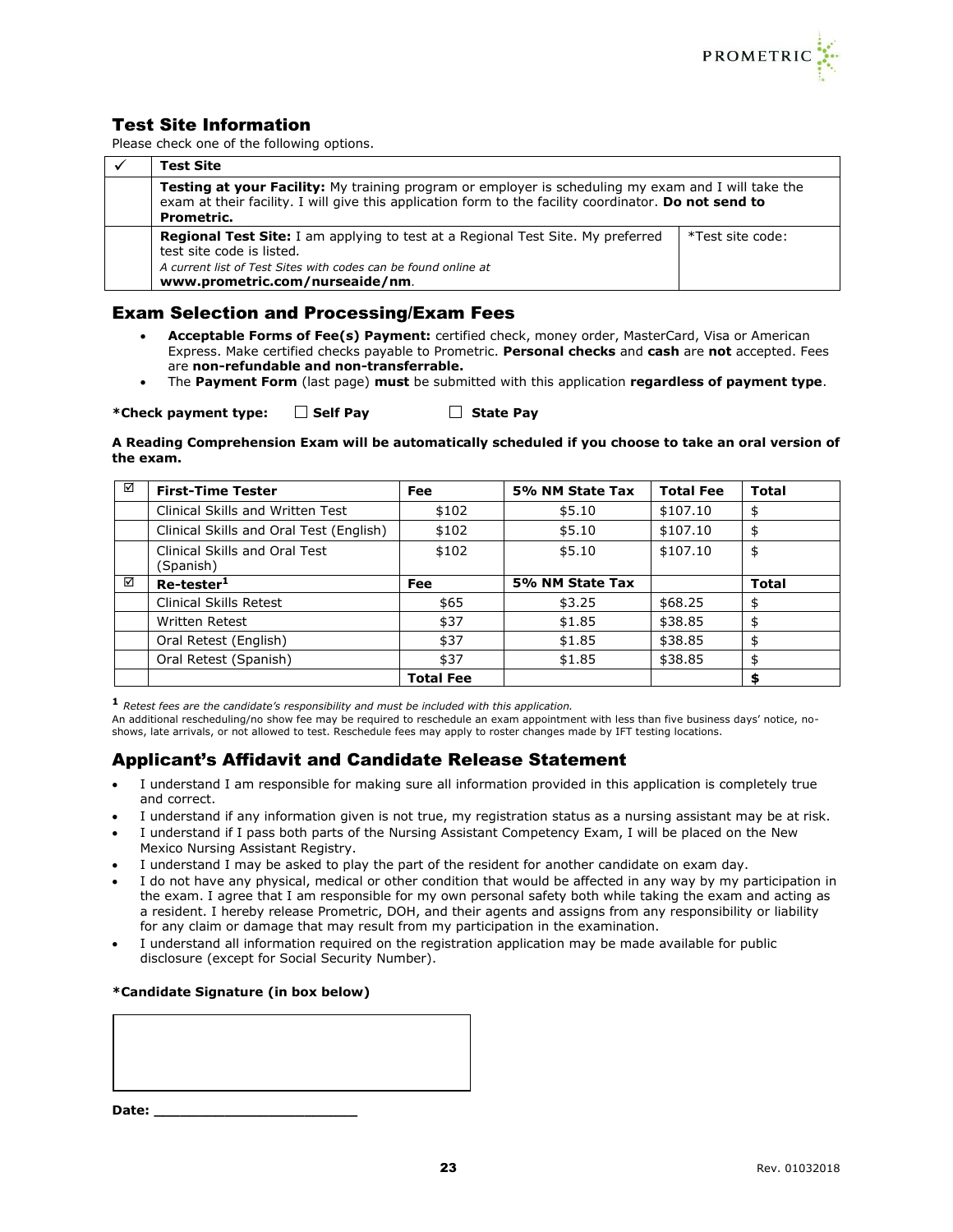If you **DO NOT** receive your emailed ATT letter from Prometric within **10-14 business days** of receipt at Prometric, please contact Prometric.

**Questions:** For additional information, please visit our website at **[www.prometric.com/nurseaide.](http://www.prometric.com/nurseaide)**

Please make a copy of all completed forms for your personal records.